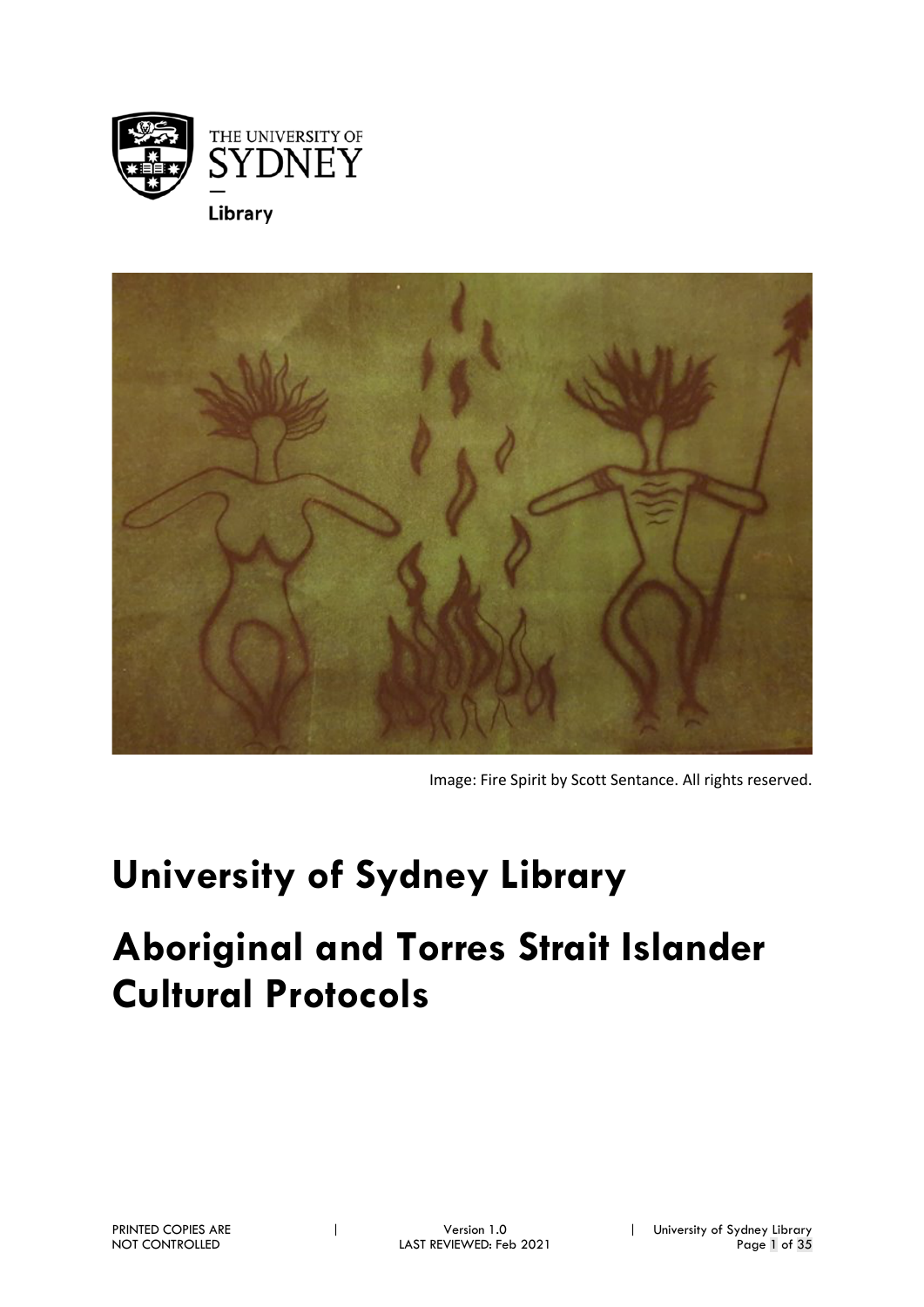## **The University of Sydney Library: Aboriginal and Torres Strait Islander Cultural Protocols**

1 February 2021

ISBN: 978-1-74210-487-4

© The University of Sydney Library 2021.

Some rights reserved. Except as indicated below, this work is licensed under a Creative Commons Attribution-NonCommercial-ShareAlike 4.0 International License. (creativecommons.org/licenses/by-nc-sa/4.0/)

Under the terms of this licence, you may copy, redistribute and adapt the work for noncommercial purposes, provided the work is appropriately attributed. You must give appropriate credit, provide a link to the license, and indicate if changes were made. In any use of this work, there should be no suggestion that the University of Sydney Library endorses any specific organisation, product or service. Reuse of the University of Sydney logo and the artwork "Fire Spirit" by Scott Sentance is not permitted. (CC) BY-NO-SA

DOI: doi.org/10.25910/hrdq-9n85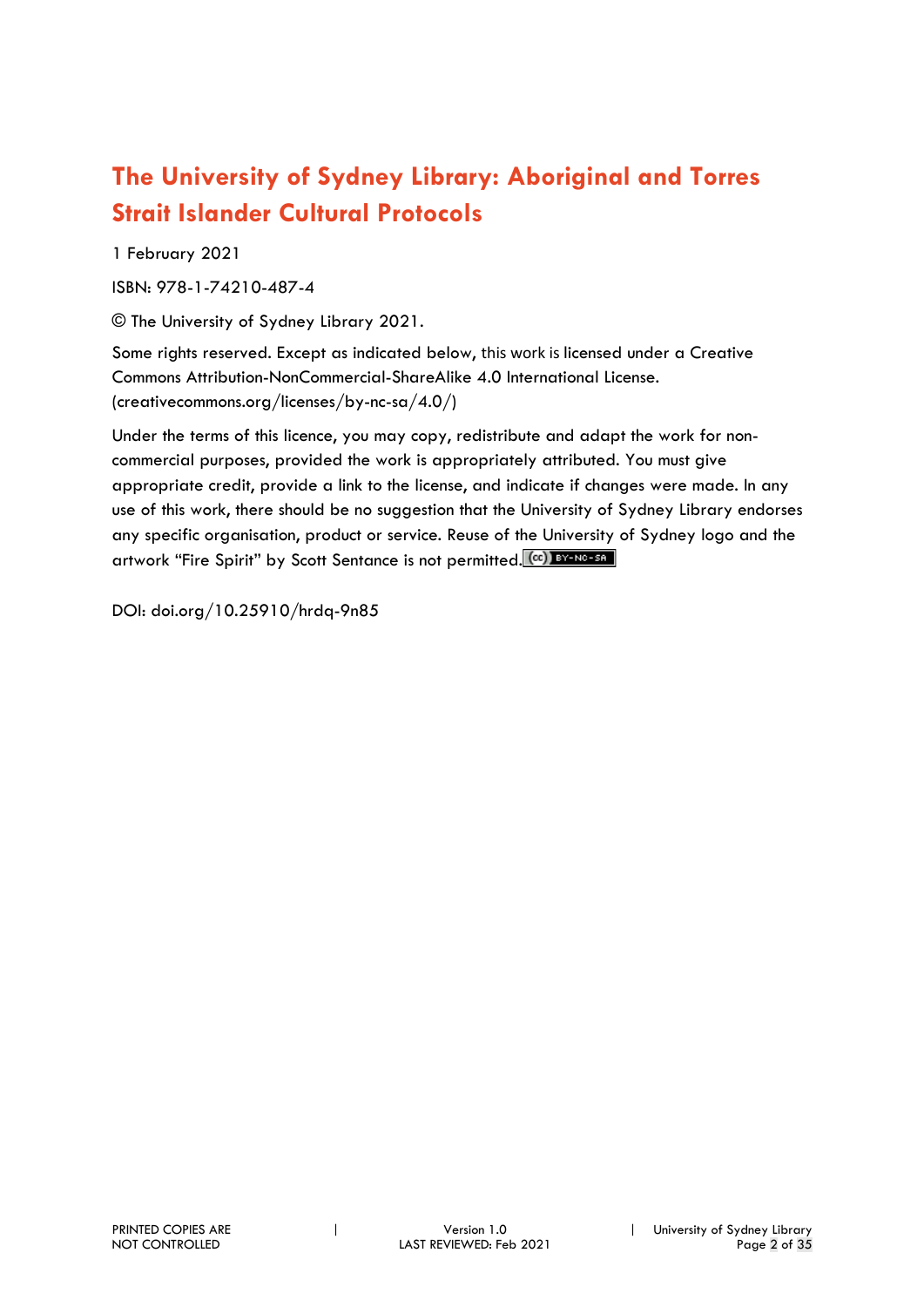## **Contents**

| 1.2 Promoting citation guides that cite First Nations knowledges  8       |
|---------------------------------------------------------------------------|
|                                                                           |
|                                                                           |
|                                                                           |
|                                                                           |
|                                                                           |
| 2.5 Collection development and publishing - balancing perspectives 12     |
|                                                                           |
| 3.1 Balancing access and ethical reuse - the CARE and FAIR Principles 13  |
|                                                                           |
| 3.3 Identifying potentially sensitive First Nations cultural material  14 |
|                                                                           |
|                                                                           |
|                                                                           |
|                                                                           |
|                                                                           |
|                                                                           |
|                                                                           |

 $\mathsf I$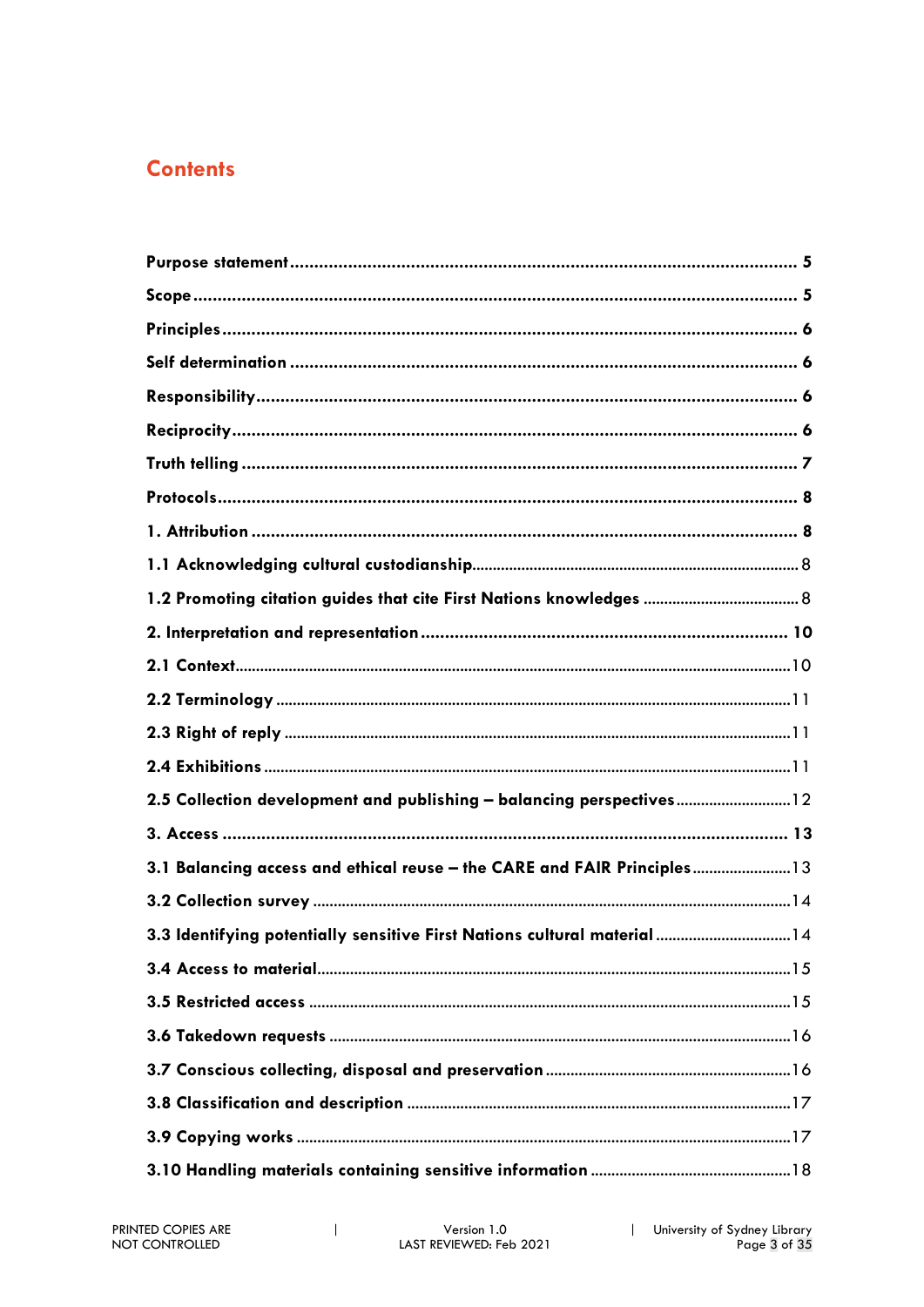| 4.4 Staffing - cultural safety for Aboriginal and Torres Strait Islander staff22     |  |
|--------------------------------------------------------------------------------------|--|
|                                                                                      |  |
|                                                                                      |  |
|                                                                                      |  |
|                                                                                      |  |
|                                                                                      |  |
|                                                                                      |  |
| 5.1 Respecting and valuing First Nations input - financial compensation and terms.26 |  |
| 5.2 Increasing Aboriginal and Torres Strait Islander Library staff 26                |  |
|                                                                                      |  |
|                                                                                      |  |
|                                                                                      |  |
|                                                                                      |  |
|                                                                                      |  |
|                                                                                      |  |

 $\mathbf{I}$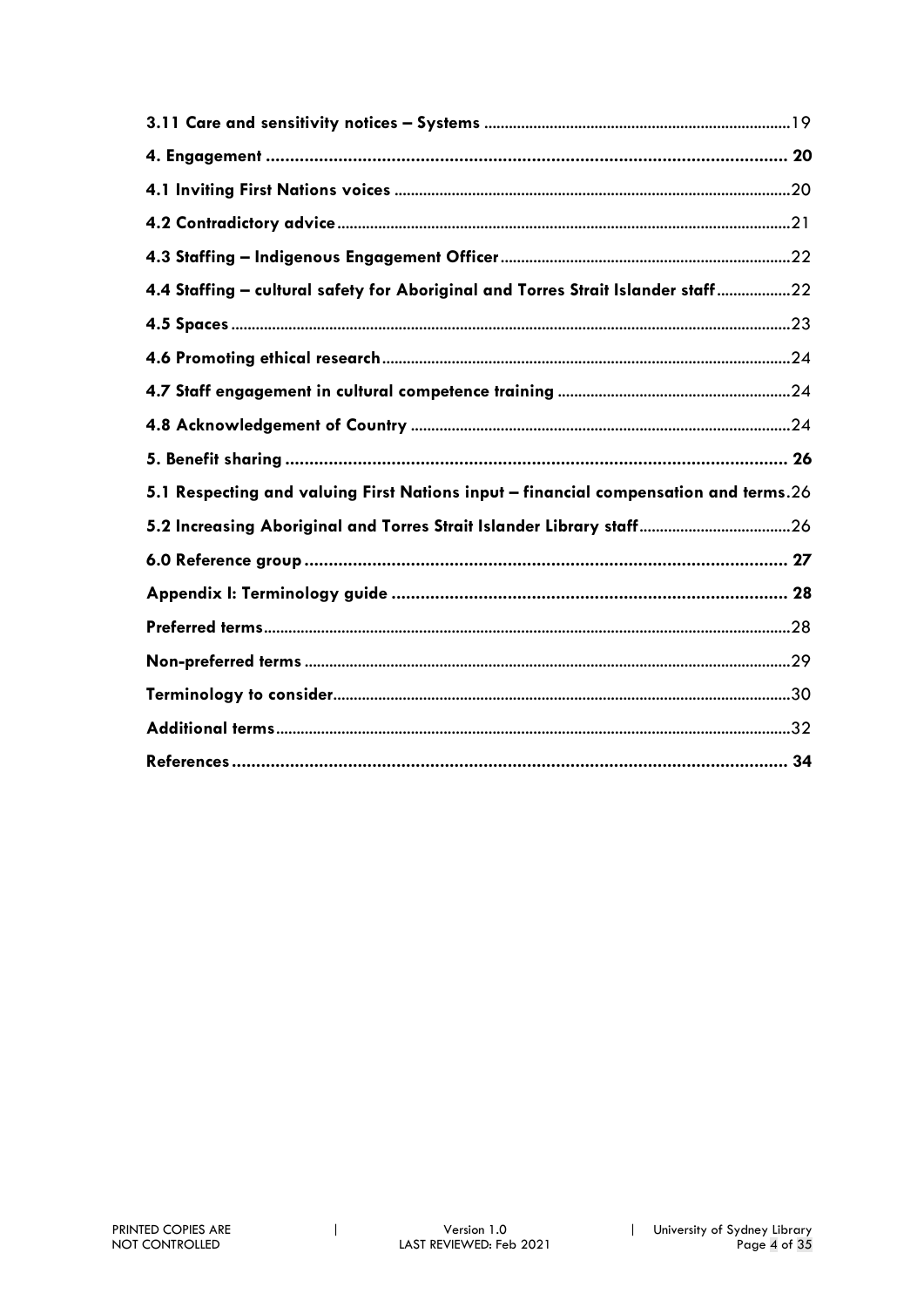## **Purpose statement**

The University of Sydney Library is committed to embedding culturally competent practice in what we do. We will work to ensure that all staff, students and community members with whom we interact feel safe, respected and valued. As a site of knowledge production and custodian of Aboriginal and Torres Strait Islander knowledges, and the knowledges of other First Nations peoples, we are mindful of Indigenous Cultural Intellectual Property (ICIP) and encourage ethical use of the First Nations cultural knowledge and culturally appropriate research practices. As part of this commitment, the University of Sydney Library Aboriginal and Torres Strait Islander Cultural Protocols aim to guide Library staff in promoting culturally safe practices across services, spaces and resources.

## **Scope**

The University of Sydney Library Aboriginal and Torres Strait Islander Cultural Protocols are intended as a set of principles and guidelines to enhance and embed culturally competent practice within an Australian academic library context. The protocols are aspirational in nature. The authors recognise that the implementation of the protocols will be an ongoing process, and that this document will be revised over time in response to changing community perceptions and feedback.

In alignment with Article 31 of the *United Nations Declaration on the Rights of Indigenous Peoples* (2007), the Library recognises that:

*Indigenous peoples have the right to maintain, control, protect and develop their cultural heritage, traditional knowledge and traditional cultural expressions, as well as the manifestations of their sciences, technologies and cultures, including human and genetic resources, seeds, medicines, knowledge of the properties of fauna and flora, oral traditions, literatures, designs, sports and traditional games and visual and performing arts. They also have the right to maintain, control, protect and develop their intellectual property over such cultural heritage, traditional knowledge, and traditional cultural expressions.*

The intended scope of these protocols is the protection of Aboriginal and Torres Strait Islander "cultural heritage, traditional knowledge and traditional cultural expressions" (as described in the above Declaration), and the promotion of culturally competent practice and cultural safety within the University of Sydney Library.

The location and context of the University of Sydney gives the Library a unique opportunity to focus on developing competent practice in relation to Aboriginal and Torres Strait Islander cultural heritage and people, and that is the focus of these protocols. The Library's vast collection also includes cultural content from other First Nations communities, primarily from other nations of the South Pacific. It is therefore intended that principles and recommended practices contained in these protocols could, where appropriate, be extended to other First Nations contexts.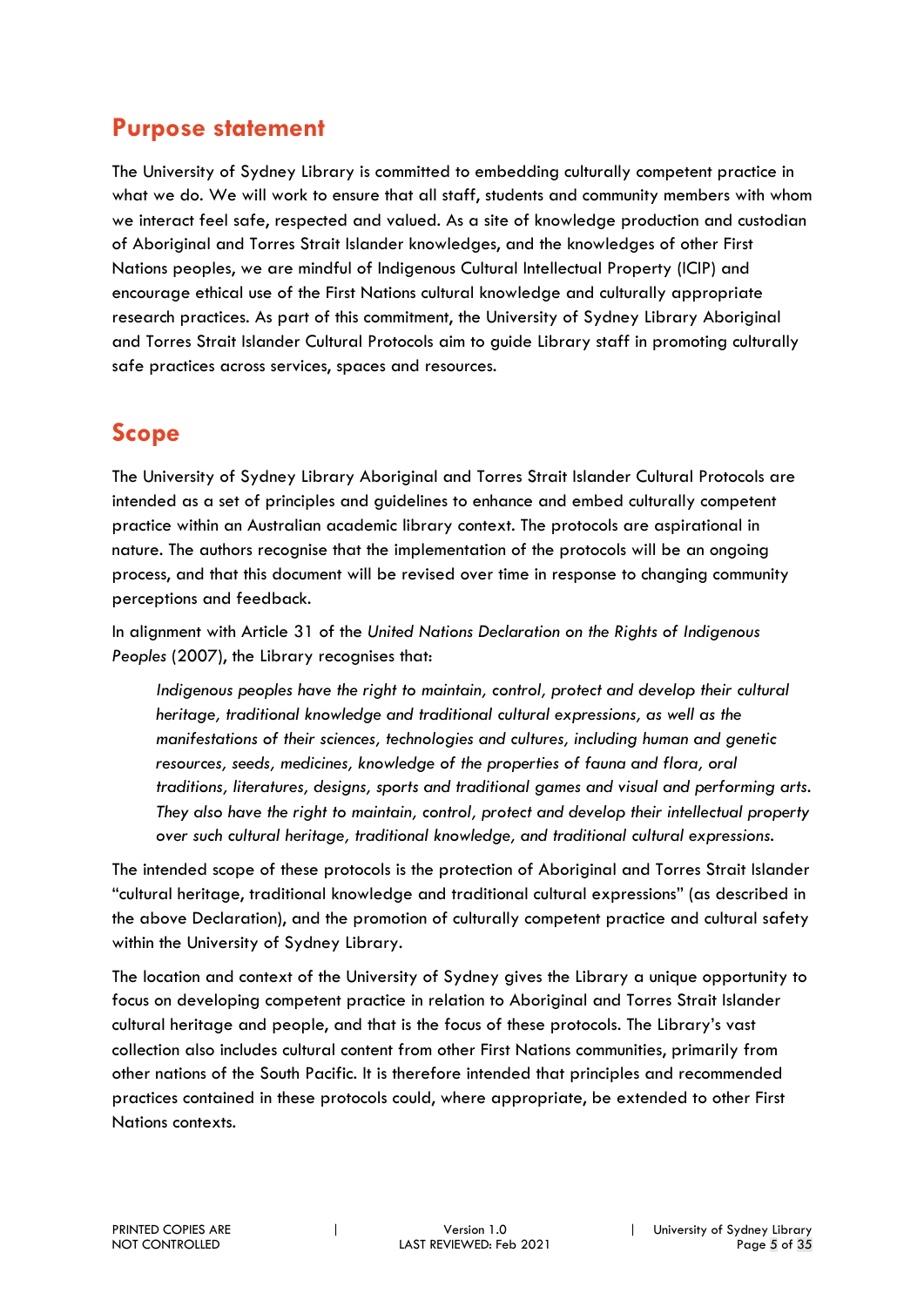Given the focus of these protocols, where the term *First Nations* is used within this text, it is generally intended as an alternative collective term for Aboriginal and Torres Strait Islander peoples.

## **Principles**

## **Self determination**

The University of Sydney Library respects the right of Aboriginal and Torres Strait Islander and other Indigenous peoples to determine use and access provisions for materials which reflect their cultural heritage, traditional knowledge, and traditional cultural expressions.

The University of Sydney Library recognises the right of Aboriginal and Torres Strait Islander peoples to access, maintain, control and benefit from their cultural knowledge – also known as Indigenous Cultural Intellectual Property (ICIP).

## **Responsibility**

The University of Sydney Library has a responsibility to care for, preserve and share the Aboriginal and Torres Strait Islander cultural knowledges within its collection in a manner that is secure, trusted, respectful and in accordance with Aboriginal and Torres Strait Islander community wishes.

The University of Sydney Library has a responsibility to inform Aboriginal and Torres Strait Islander peoples about the collections it holds that relate to them, their culture, language and heritage.

The University of Sydney Library has a responsibility to maintain the moral rights of the original researcher or creator as per the intent of the *Australian Copyright Act 1968*, specifically:

- The right of attribution of authorship
- The right not to have their authorship falsely attributed
- The right to have the integrity of their work respected and not subjected to derogatory treatment.

## **Reciprocity**

The University of Sydney Library strives to ensure ongoing and timely access to materials containing Aboriginal and Torres Strait Islander cultural knowledges for the Aboriginal and/or Torres Strait Islander communities from which the knowledges originate.

The University of Sydney Library works to ensure the Aboriginal and Torres Strait Islander projects and research it engages in are mutually beneficial to the relevant Aboriginal and Torres Strait Islander communities and the University of Sydney.

The University of Sydney Library encourages and promotes the use of its collection to stimulate new research ventures and insights that benefit Aboriginal and Torres Strait Islander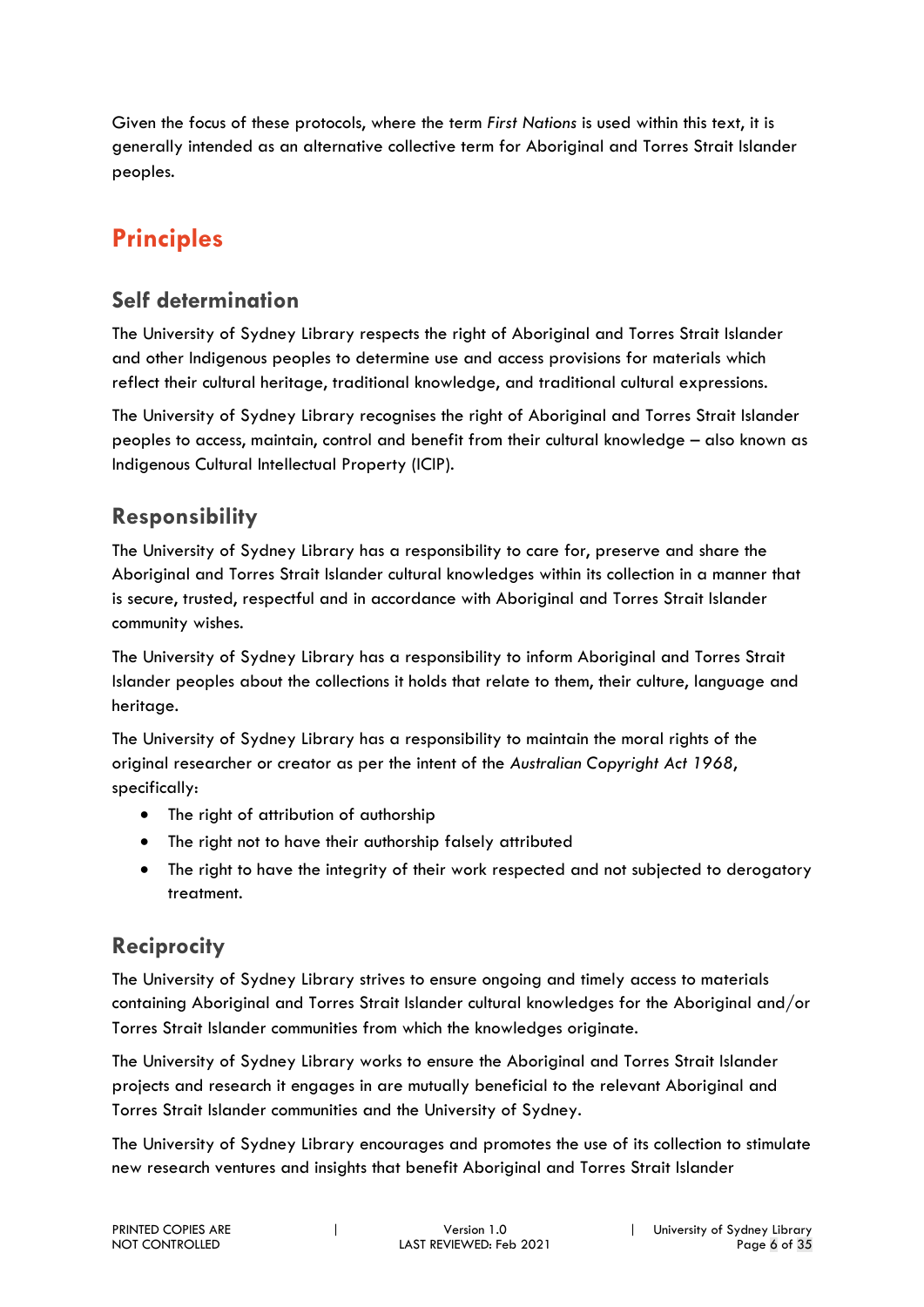communities, as well as facilitating opportunities for Aboriginal and Torres Strait Islander community members to reinterpret their cultural heritage within the collection.

## **Truth telling**

The University of Sydney Library encourages the use of its collection to tell the truth of Australian history and Aboriginal and Torres Strait Islander peoples' experiences.

The University of Sydney Library advocates for greater understanding of Aboriginal and Torres Strait Islander history, culture and experiences among its staff and clients.

The University of Sydney Library recognises and acknowledges that its buildings, collections and operations exist and take place on unceded Aboriginal lands. It respects the ongoing connection Aboriginal people have to these lands, and their legacy and history before the University of Sydney was established.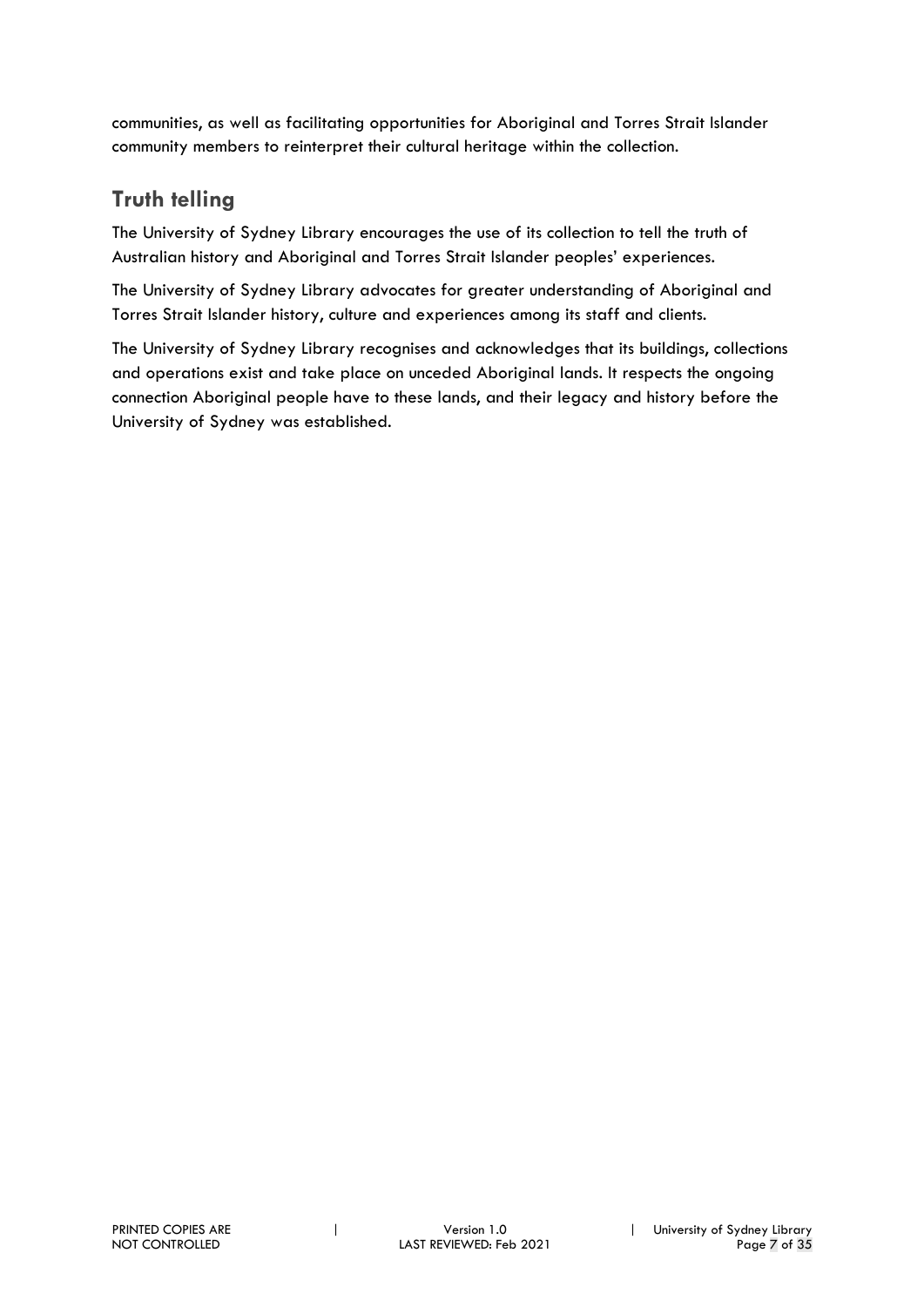## **Protocols**

#### **1. Attribution**

The University of Sydney Library acknowledges Aboriginal and Torres Strait Islander people as the custodians of their cultural heritage and Indigenous Cultural Intellectual Property (ICIP). This includes but is not limited to ecological knowledge, language, sustainable relationship information, oral stories, cultural songs, cultural dances, genealogical information, and histories of places of cultural significance. This custodianship is acknowledged even when it contradicts Western frameworks of copyright. As part of this acknowledgement, the University of Sydney will work to fulfil the below protocols.

#### **1.1 Acknowledging cultural custodianship**

The University of Sydney Library will work to ensure that Aboriginal and Torres Strait Islander custodianship is acknowledged for Aboriginal and Torres Strait Islander cultural heritage materials entering its collections. This includes encouraging researchers and publishers to attribute authorship to any Aboriginal and Torres Strait Islander knowledge holder and/or community that has assisted in the creation of new material.

The University of Sydney Library will not knowingly add any newly authored material to the collection that contains Aboriginal and Torres Strait Islander traditional cultural knowledges that has been authored by people outside that First Nations community and for which free, prior and informed consent was not given by the relevant First Nations community. Acquiring such material may violate ICIP.

The University of Sydney Library will also work to ensure that where legacy material in the collection contains Aboriginal and Torres Strait Islander cultural knowledges, that wherever possible, the relevant First Nations community is identified and attributed as owner. This should be done by adding a note in the 500 MARC field in the catalogue such as the following example: "The knowledge contained in this book originated from the Wiradjuri people. This knowledge is their cultural and intellectual property."

#### **1.2 Promoting citation guides that cite First Nations knowledges**

The University of Sydney Library will create and promote referencing and citation guides that acknowledge Aboriginal and Torres Strait Islander custodianship and attribute Aboriginal and Torres Strait Islander peoples as the source of their cultural knowledge. The creation of the guides should be done in collaboration with First Nations academics, and these recommendations for how these principles might work within widely accepted referencing styles could be submitted to the bodies such as the American Psychological Association for possible inclusion in their referencing style guides.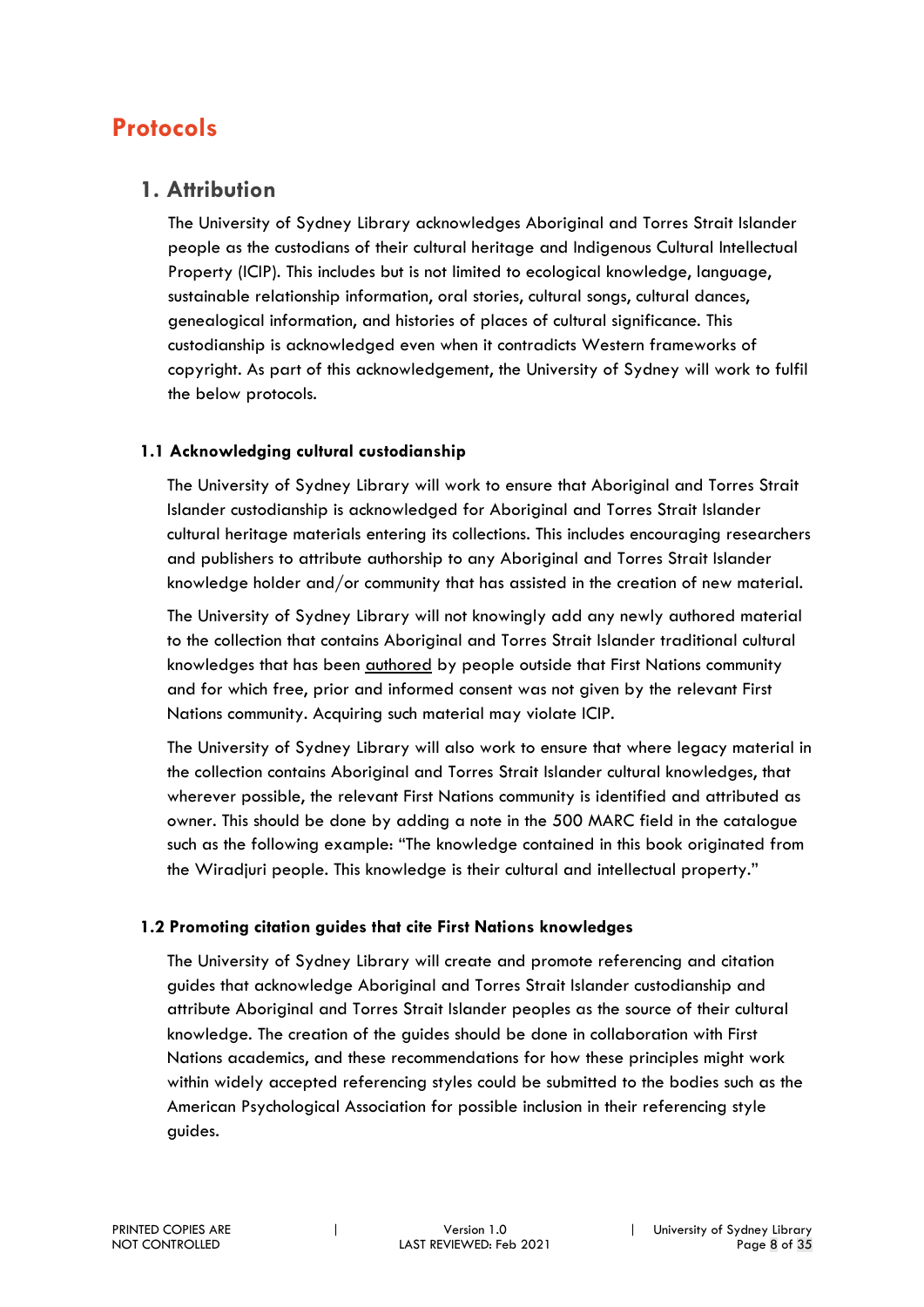Suggested principles for the citation of Aboriginal and Torres Strait Islander cultural content within the APA referencing style (American Psychological Association, 2020) are presented in the University of Sydney Library's *Examples of First Nations Referencing in APA* document (2021).

Where appropriate, the Library will also promote First Nations referencing guides available from external institutions.

The promotion of either newly created referencing styles that acknowledge ICIP, or adaptations of existing referencing styles should be embedded in the Library's referencing workshops and courses, and citation guidance provided to clients on the Library website.

As a matter of practice, Library staff should include examples First Nations cultural content in presentations about referencing and citation and in external communications (such as collection highlights on the Library website, Rare Books & Special Collections talks or suggested citations for items).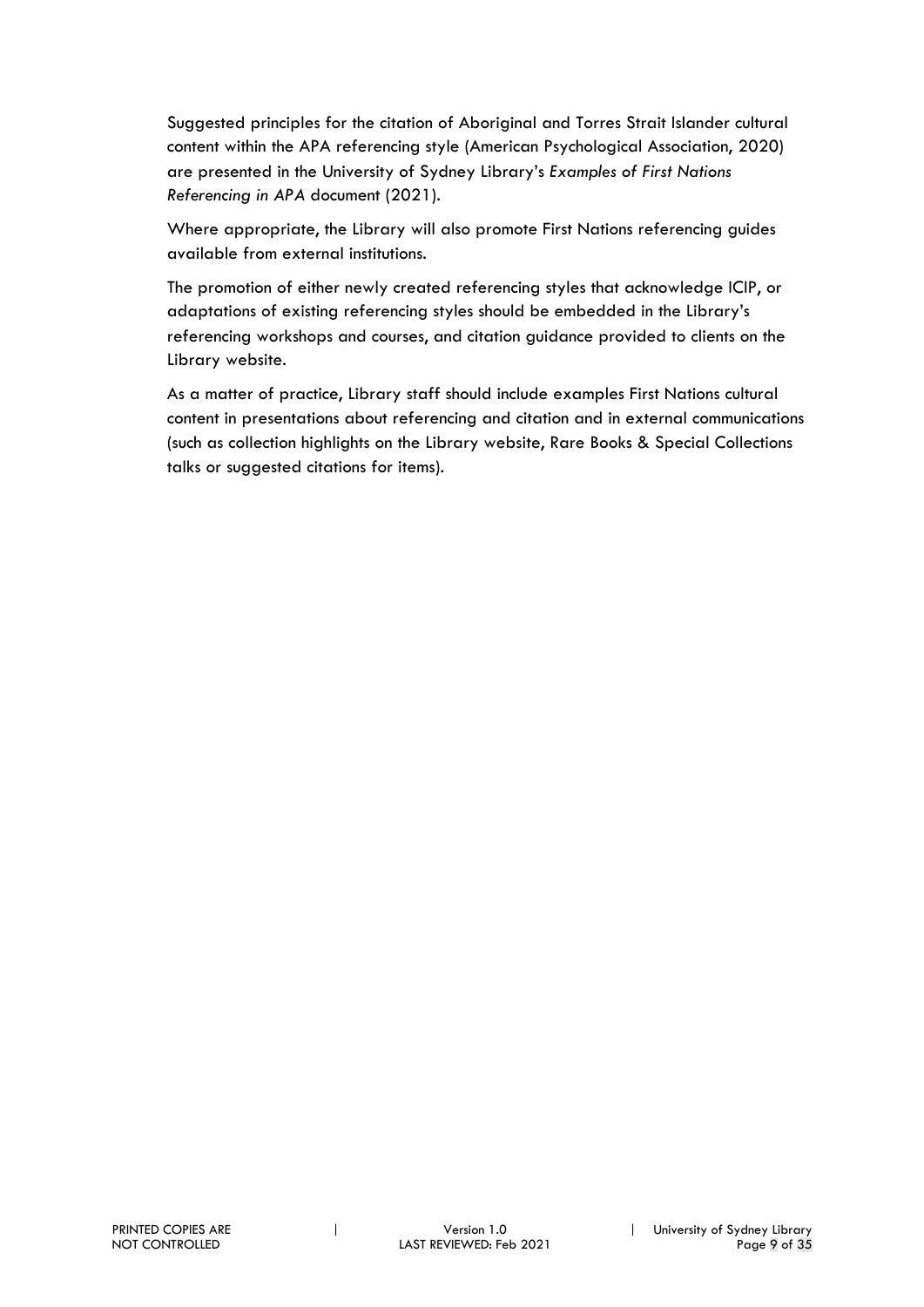#### **2. Interpretation and representation**

The University of Sydney Library recognises that Western academia has contributed to a representation of First Nations people, history and culture often without the free, prior consent of First Nations people themselves, and has excluded First Nations peoples and knowledges from crucial scholarly and historic discourse. This has led to a largely distorted, Eurocentric representation of Aboriginal and Torres Strait Islander people, history and culture. To address this, and to enrich the information provided to clients, the University of Sydney Library will actively seek to include and promote Aboriginal and Torres Strait Islander perspectives in its collection. It will also provide spaces and privilege activities that encourage self-representation by Aboriginal and Torres Strait Islander people.

#### **2.1 Context**

The University of Sydney Library acknowledges that the early accounts and studies of Aboriginal and Torres Strait Islander peoples' experience and culture held in its collection are fragmentary, often superficial and largely from the Eurocentric perspective of the outsider and occupier rather than the First Nations peoples themselves. These accounts and studies therefore contain inaccuracies and distorted, outdated views regarding Aboriginal and Torres Strait Islander people and culture. The Library will strive to provide clients with opportunities to learn about and recognise this context, to raise their critical awareness and to minimise the potential for unintentional reproduction of problematic and harmful ideas.

The Library will create a notice that is displayed to the user of its online systems and services either on screen, in metadata or in document footers. This notice could read:

*Material in the collection regarding First Nations peoples and cultures has historically been created and recorded by non-Indigenous people and may not*  have had the input of First Nations peoples themselves. As a result, this material *may contain inaccuracies and misinterpretations, or words and descriptions which could be considered insensitive, outdated and/or offensive in today's context.*

It is also recommended that contextual information is incorporated into resources the University of Sydney Library provides to students. This could include materials provided in physical and online workshops relating to research and information literacy. These resources could be developed to help students question power dynamics in materials written about Aboriginal and Torres Strait Islander people, history and culture and to recognise the perspectives of the author and subject.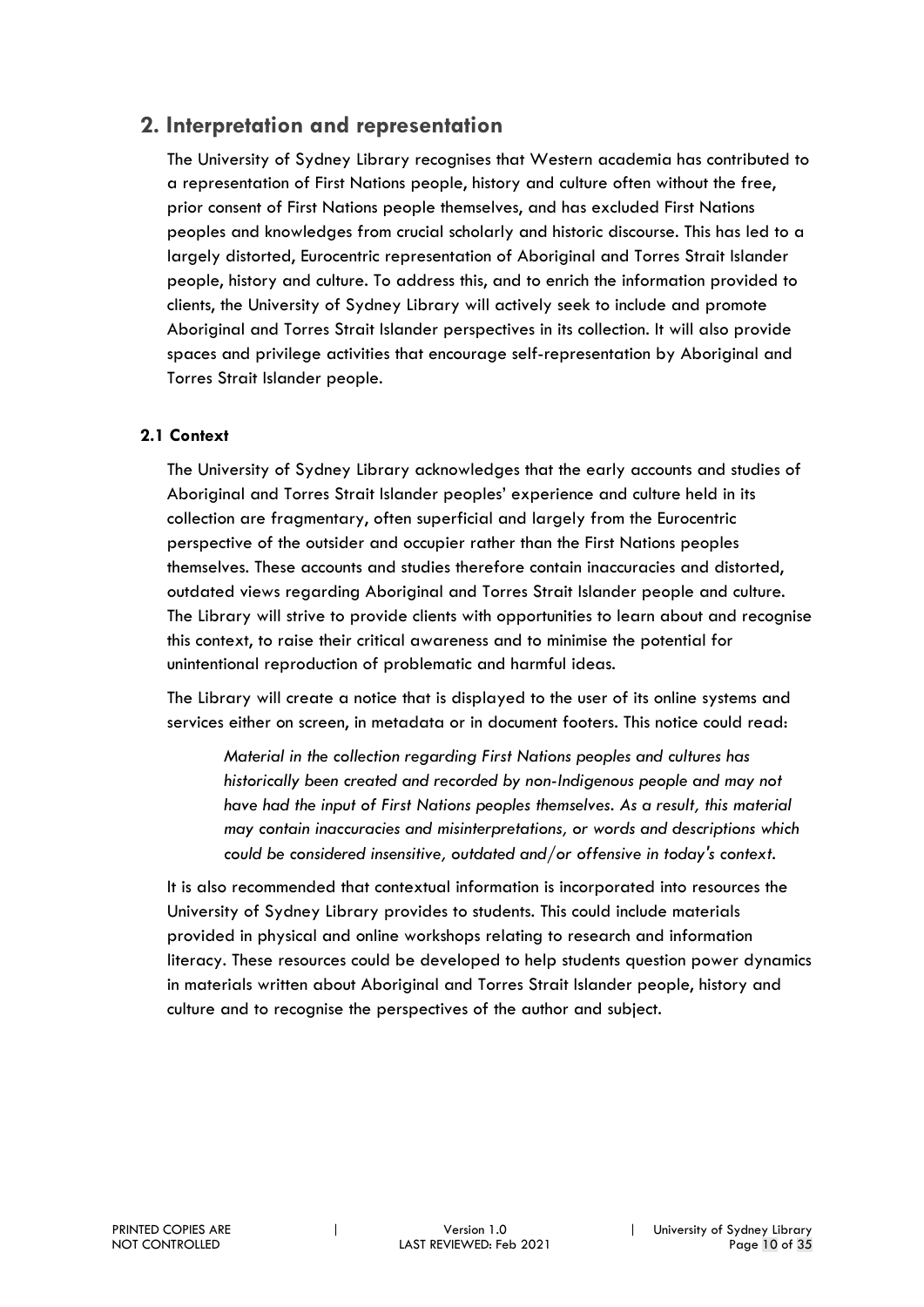#### **2.2 Terminology**

The University of Sydney Library acknowledges that discrimination and prejudice are expressed through language, and that attitudes and cultural values are evident in the way we choose words and structure our communications. Hence, the University of Sydney Library will work to ensure the language used in its internal and external communications is inclusive and appropriate. A 'Terminology guide' is provided as an appendix to this document.

#### **2.3 Right of reply**

To challenge historical misrepresentations and to centre Aboriginal and Torres Strait Islander voices in discussions around their culture and history, the University of Sydney Library will investigate and create options for First Nations community members to respond to collection material through written, oral or visual mediums, and to provide commentary, corrections, counterpoints and reinterpretations of the material's content. The Library recommends that First Nations replies are linked digitally to the material that is being reinterpreted or replied to through metadata.

#### **2.4 Exhibitions**

As sites with high visitation, and being a repository for cultural content, Library spaces can serve as an entry point for many non-Indigenous people to engage with Aboriginal and Torres Strait Islander culture and history. There are therefore opportunities for the Library to become a space for truth telling regarding the history of ongoing colonisation and the brutality that accompanies it.

The Library will aim to host an annual book display/exhibition that highlights Aboriginal and Torres Strait Islander culture and history. These could be curated by a First Nations University of Sydney student, academic or a guest curator, or could be a collaboration between the Library and relevant First Nations community members, and/or the Office of the Deputy Vice-Chancellor for Indigenous Strategy and Services (DVCISS) and Chau Chak Wing Museum staff.

In addition to temporary exhibitions and book displays, the Library will support semipermanent displays within its spaces that acknowledge the Aboriginal Country they are on, and that highlight, celebrate and recognise Aboriginal and Torres Strait Islander culture, knowledges, communities, achievements, and political and social history. These semi-permanent displays should also be viewable on the Library's website and be preserved in the Library's digital archives.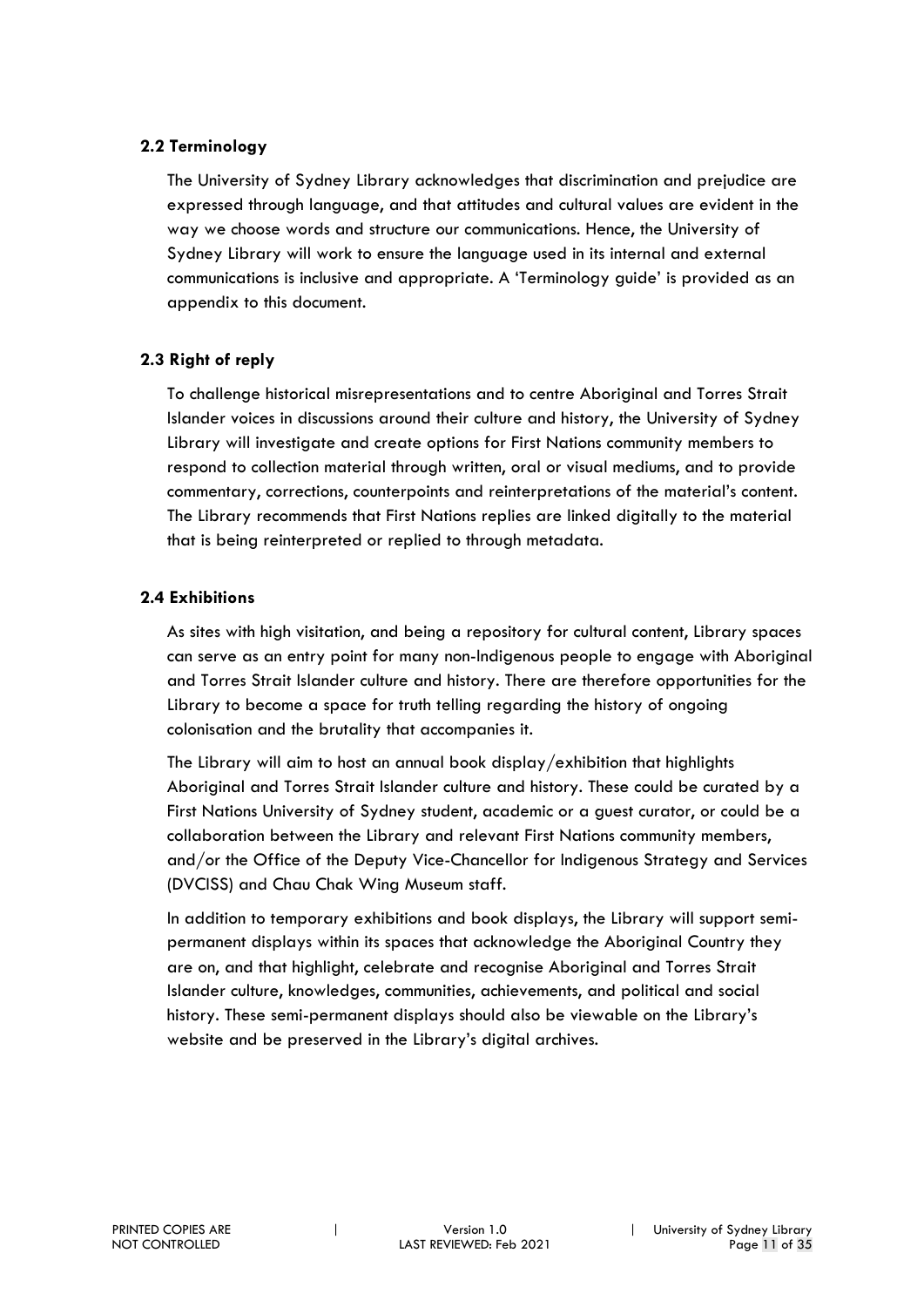#### **2.5 Collection development and publishing – balancing perspectives**

The Library's collection contains important information regarding Aboriginal and Torres Strait Islander people, history, and culture. However, like many historical collections, this information is predominantly from the perspective of non-Indigenous settlers. To expand the representation of Aboriginal or Torres Strait Islander peoples within its collections, and to provide a greater diversity of perspectives to our clients, the Library will seek to increase acquisition of material authored by Aboriginal or Torres Strait Islander people and communities. This should be done in collaboration with DVICSS and First Nations academics.

The Library should actively avoid accessioning new material if it is known that it contains Aboriginal or Torres Strait Islander cultural information that should remain secret. Acquisitions should also be carefully considered where the material contains private information about Aboriginal or Torres Strait Islander people (individual identities, medical histories, etc.) or discusses Aboriginal or Torres Strait Islander cultural heritage or traditional knowledge without sufficient collaboration with the relevant communities, as the material could contain ICIP.

If possible, before acquiring or publishing any new material containing Aboriginal or Torres Strait Islander cultural information, the publisher or author should be asked:

- Whether they have free, prior, and informed consent from the relevant First Nations community to publish this information. Any affirmative response should be supported with written proof.
- How the relevant First Nations community benefits from this material and whether it is a benefit they have asked for (economic benefits, royalty sharing, having the information preserved, getting the information to wider audience, etc.).
- Whether the relevant First Nations communities has been appropriately attributed, and whether shared authorship has been considered.

It may not be possible to investigate all material entering the collection. It may become known later that newly acquired material contains First Nations secret or sacred cultural information, or traditional knowledge that has been unethically recorded or that infringes on Indigenous intellectual and cultural property. In that scenario, the Library will inform the publisher and may restrict access to the material. Any restriction should be documented.

If Library staff are uncertain about accessioning or publishing material containing Aboriginal and Torres Strait Islander cultural information, the Reference Group will be consulted (Protocol 6.0).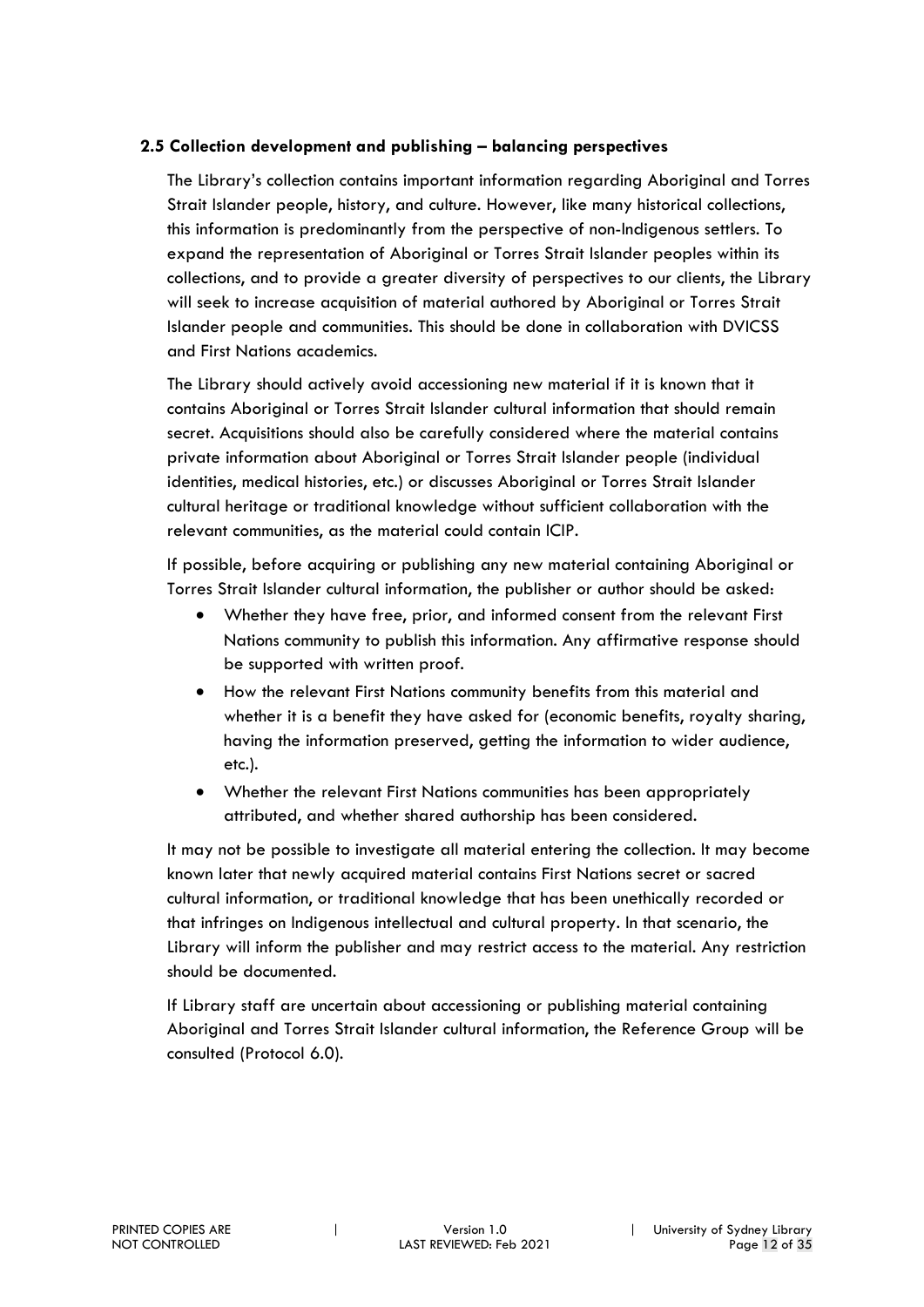#### **3. Access**

The University of Sydney Library strongly supports *The United Nations Declaration on the Rights of Indigenous Peoples* (2007) and will work to fulfil article 13 of the Declaration:

*Indigenous peoples have the right to revitalize, use, develop and transmit to future generations their histories, languages, oral traditions, philosophies, writing systems and literatures, and to designate and retain their own names for communities, places and persons.*

The Library will facilitate this by ensuring the First Nations cultural heritage in its collection is more accessible and discoverable to Aboriginal and Torres Strait Islander community members, now and in the long term. The University Library will also work to fulfil article 31 of the Declaration:

Indigenous peoples have the right to maintain, control, protect and develop their *cultural heritage, traditional knowledge and traditional cultural expressions, as well as the manifestations of their sciences, technologies and cultures, including human and genetic resources, seeds, medicines, knowledge of the properties of fauna and flora, oral traditions, literatures, designs, sports and traditional games and visual and performing arts. They also have the right to maintain, control, protect and develop their intellectual property over such cultural heritage, traditional knowledge, and traditional cultural expressions.*

Where possible, the Library will collaborate with Aboriginal or Torres Strait Islander communities, to negotiate who can access collection materials that contain ICIP and specify the purpose of that access. In its management of the collection, the Library will also seek to minimise harm to First Nations peoples and maximise collective benefit.

#### **3.1 Balancing access and ethical reuse – the CARE and FAIR Principles**

The Library supports the CARE principles for Indigenous Data Governance (Global Indigenous Data Alliance, 2019). The CARE principles were developed in response to the FAIR principles (Wilkinson, M., Dumontier, M., Aalbersberg, I. *et al*., 2016) associated with the open data movement, in recognition that the principles of findability, accessibility, interoperability and reusability do not necessarily engage with the rights and interests of Indigenous peoples.

The CARE principles complement the FAIR principles by mitigating the tensions between greater sharing and the concept of Indigenous data sovereignty, articulating the concurrent need for:

- Collective benefit for Indigenous peoples in the use of their data
- Authority of Indigenous peoples to control their data
- Responsibility to exercise care in how Indigenous data is used; and
- Ethical use of Indigenous data, which is fundamental to minimising harm and ensuring the rights and wellbeing of Indigenous peoples.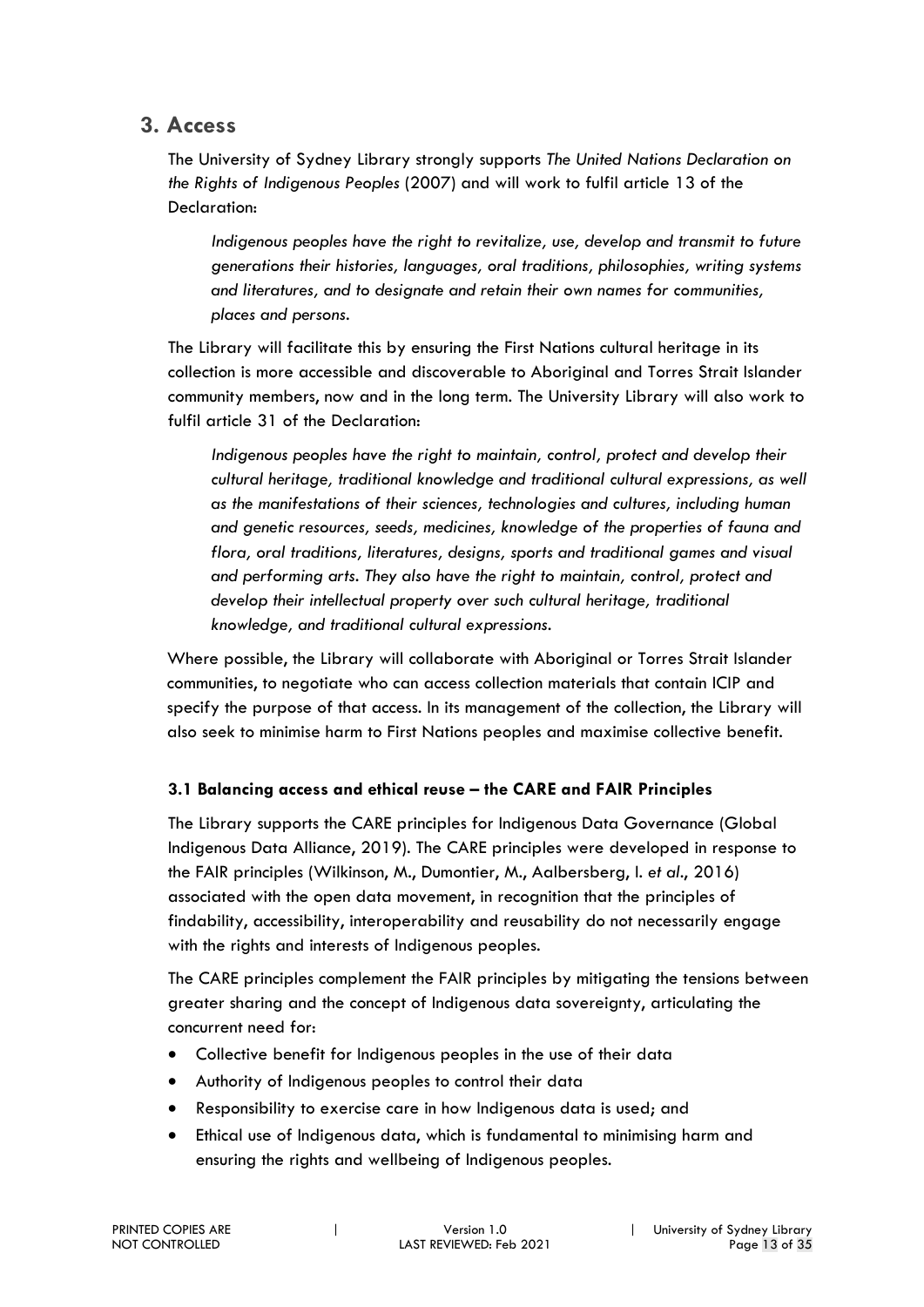#### **3.2 Collection survey**

The Library will undertake a survey of its collections to identify materials containing Aboriginal and Torres Strait Islander cultural heritage. This will assist the Library to better serve First Nations communities and will provide a basis for consultation around access provisions relating to Aboriginal and Torres Strait Islander cultural heritage material.

This survey should be done in collaboration with Aboriginal and Torres Strait Islander staff. All material containing traditional cultural information and ICIP should be documented, and notes made on the catalogue record, with a special emphasis on material containing:

- Aboriginal and Torres Strait Islander languages
- Multiple images of Aboriginal or Torres Strait Islander people
- Descriptions of Aboriginal or Torres Strait Islander cultural practices
- Multiple images of Aboriginal or Torres Strait Islander cultural objects
- Images or descriptions of Aboriginal or Torres Strait Islander ceremonies or gendered cultural information (men's business, women's business)
- Multiple images or descriptions of sites of cultural importance
- Images or descriptions of deceased bodies of Aboriginal or Torres Strait Islander people or images or descriptions of their human remains
- Detailed depictions of colonial violence toward Aboriginal or Torres Strait Islander people.

The collection survey may be a multi-year process. Firstly, a survey will be undertaken of the catalogued legacy theses held in Rare Books & Special Collections. Adjacent to this initial survey, those staff undertaking cataloguing of works in Rare Books and Special Collections should also flag any material that contains Aboriginal or Torres Strait Islander cultural information.

#### **3.3 Identifying potentially sensitive First Nations cultural material**

Library staff may incidentally encounter previously unidentified sensitive Aboriginal or Torres Strait Islander cultural information when interacting with the collection during their day-to-day duties. The Library will promote awareness among its staff about the type of cultural content they should seek to identify, including:

- Aboriginal and Torres Strait Islander languages
- Multiple images of Aboriginal or Torres Strait Islander people
- Descriptions of Aboriginal or Torres Strait Islander cultural practices
- Multiple images of Aboriginal or Torres Strait Islander cultural objects
- Images or descriptions of Aboriginal or Torres Strait Islander ceremonies or gendered cultural information (men's business, women's business)
- Multiple images or descriptions of sites of cultural importance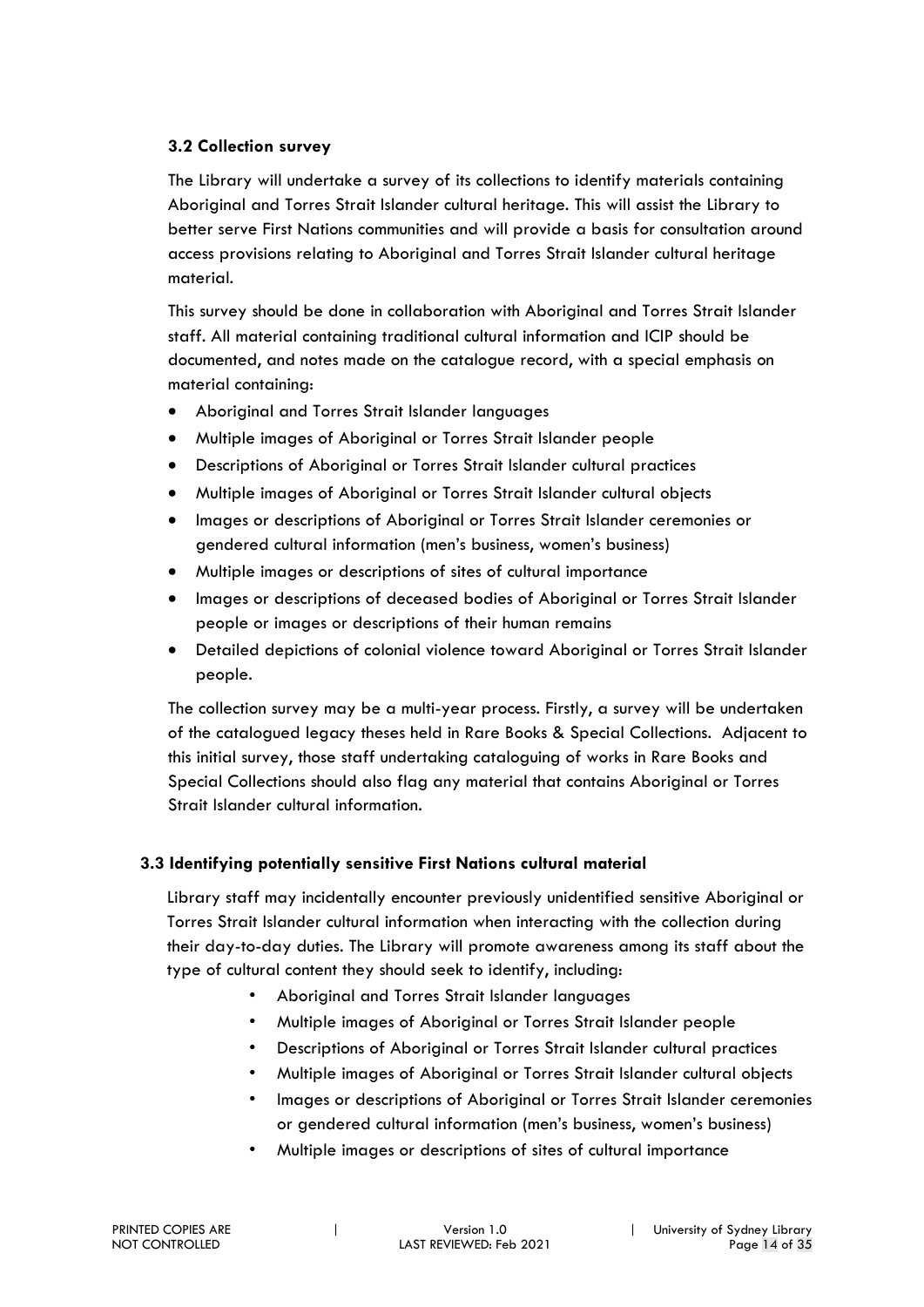- Images or descriptions of deceased bodies of Aboriginal or Torres Strait Islander people or images or descriptions of their human remains
- Detailed depictions of colonial violence toward Aboriginal or Torres Strait Islander people.

In instances where Aboriginal or Torres Strait Islander cultural content is identified within the collection, the material should be redescribed using the AIATSIS Subject Thesaurus in accordance with Protocol 3.8 'Classification and description'.

#### **3.4 Access to material**

To facilitate access to information for all clients and to foster Aboriginal and Torres Strait Islander cultural revitalisation and the use, development and transmission of Aboriginal and Torres Strait Islander knowledges to future generations, the Library will promote appropriate access to material containing First Nations cultural information as detailed in Protocol 3.8 'Classification and description'. It is especially important that the Library encourages access to these materials by Aboriginal and Torres Strait Islander communities. Where possible, material will be digitised to facilitate access by those not based in Sydney. Digitisation work should emphasise material containing Aboriginal and Torres Strait Islander languages, songs, pictures of First Nations community members, and family histories.

#### **3.5 Restricted access**

Excluded from Protocol 3.4 'Access to material' is anything that is known to contain secret or sacred cultural information. This extends to images or descriptions of Aboriginal and Torres Strait Islander ceremonies or gendered cultural information (men's business, women's business), detailed descriptions of scarification practices, information about traditional childbirth practices and sites, detailed descriptions of circumcision practices, or material containing images of deceased bodies of Aboriginal or Torres Strait Islander people (particularly dissection of First Nations bodies postmortem), or any published monograph that has been restricted on the AIATSIS catalogue. Access to this material should ideally be restricted until it has been negotiated with the relevant First Nations community.

Restricted access items should be documented internally. Catalogue records for restricted material will remain openly accessible online unless advised otherwise by the relevant Aboriginal or Torres Strait Islander community.

When restricted material is identified, the Library should consult with the relevant First Nations community to negotiate appropriate conditions of access. The Library recommends using its *Aboriginal and Torres Strait Islander Engagement Framework* (2021) as a guide.

Negotiation with community will determine who they want to access the material, under what conditions, and for what purposes (e.g. for gendered protocols such as women's business, an image may be accessed physically to be used only for research, but it is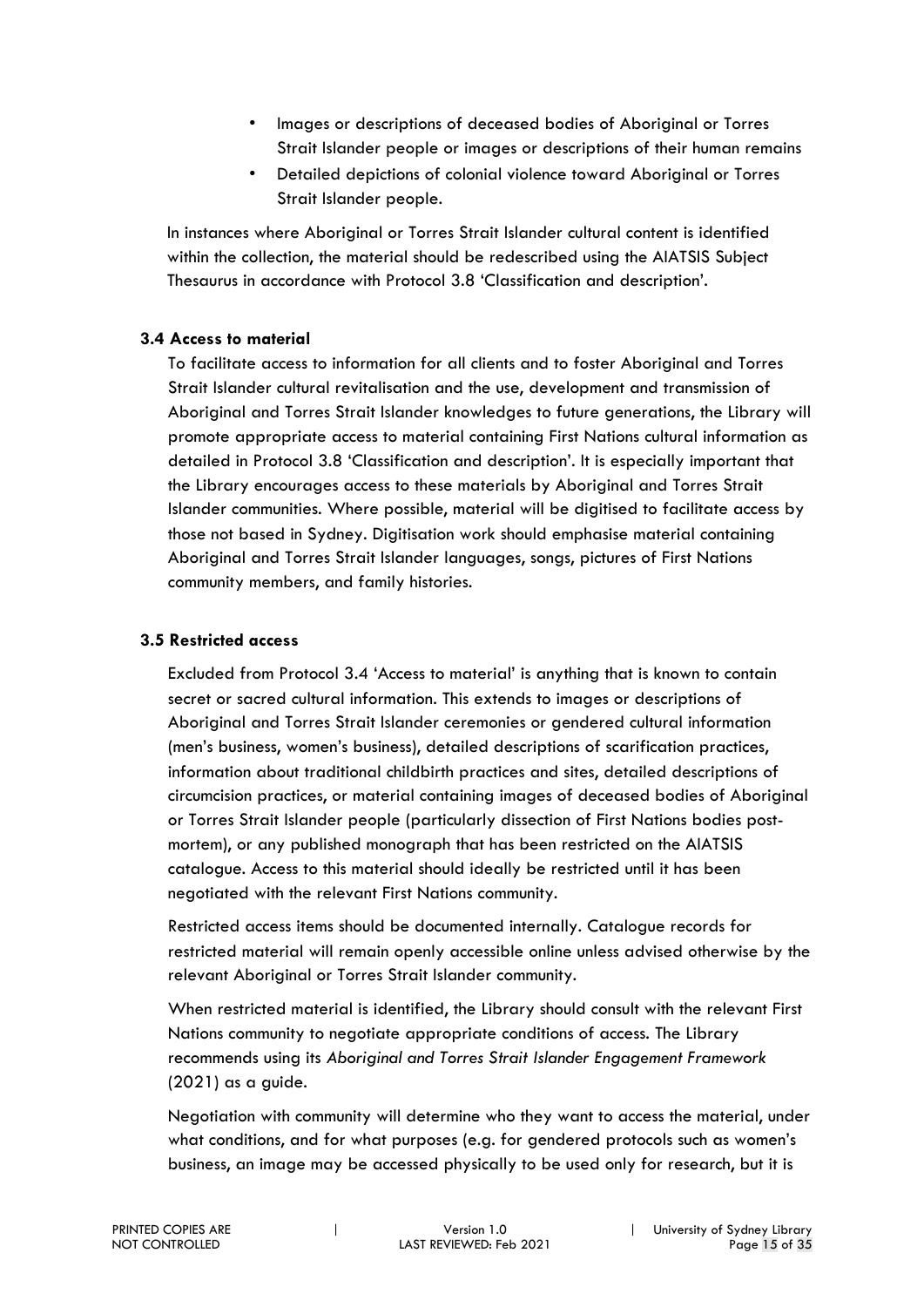not to be duplicated), and if there is a later date or event when the access conditions should be renegotiated. These access conditions should be documented, including who from the First Nations community was part of this process. If the community in question does not provide any specific timeframe for review, restrictions should ideally be revisited every 10 years.

If it is difficult to determine the community from which the cultural information originates because of lack of description and vague geographic references, then the Reference Group should be consulted about what should be done with access to the material (see Protocol 6.0).

Clients may be able to access restricted Aboriginal or Torres Strait Islander cultural information if they are a member or descendant of the community from which the cultural information originates. Additionally, non-Indigenous clients may gain access to restricted Aboriginal or Torres Strait Islander cultural information if they provide written permission from an organisation or member of the First Nations community from which the cultural information originates.

Library staff should never question or ask for verification of a person's Aboriginal or Torres Strait Islander identity and their claims to a First Nations clan/tribe/language group/nation.

#### **3.6 Takedown requests**

To fulfil Article 31 of *The United Nations Declaration on the Rights of Indigenous Peoples* (2007), the Library will respond promptly to any requests from Aboriginal and Torres Strait Islander community members to restrict access to material containing their cultural and intellectual property. The Library will:

- Temporarily remove material from access (ideally within two business days after receiving the request), with the material remaining restricted until a formal decision has been made.
- Bring the request to the attention of the Reference Group (see Protocol 6.0) which should assess the risk of cultural harm, consider the advice contained within these protocols, seek appropriate guidance as necessary and decide next steps.

The Library will include an option for a request to remove ICIP in its public-facing copyright takedown request form.

#### **3.7 Conscious collecting, disposal and preservation**

The Library commits to the ongoing acquisition of resources containing Aboriginal and Torres Strait Islander perspectives. Because there can be many valuable First Nations resources published and made available outside mainstream and conventional academic publishing systems (particularly automated systems), the Library will make a concerted effort to find and acquire these resources, including looking to individual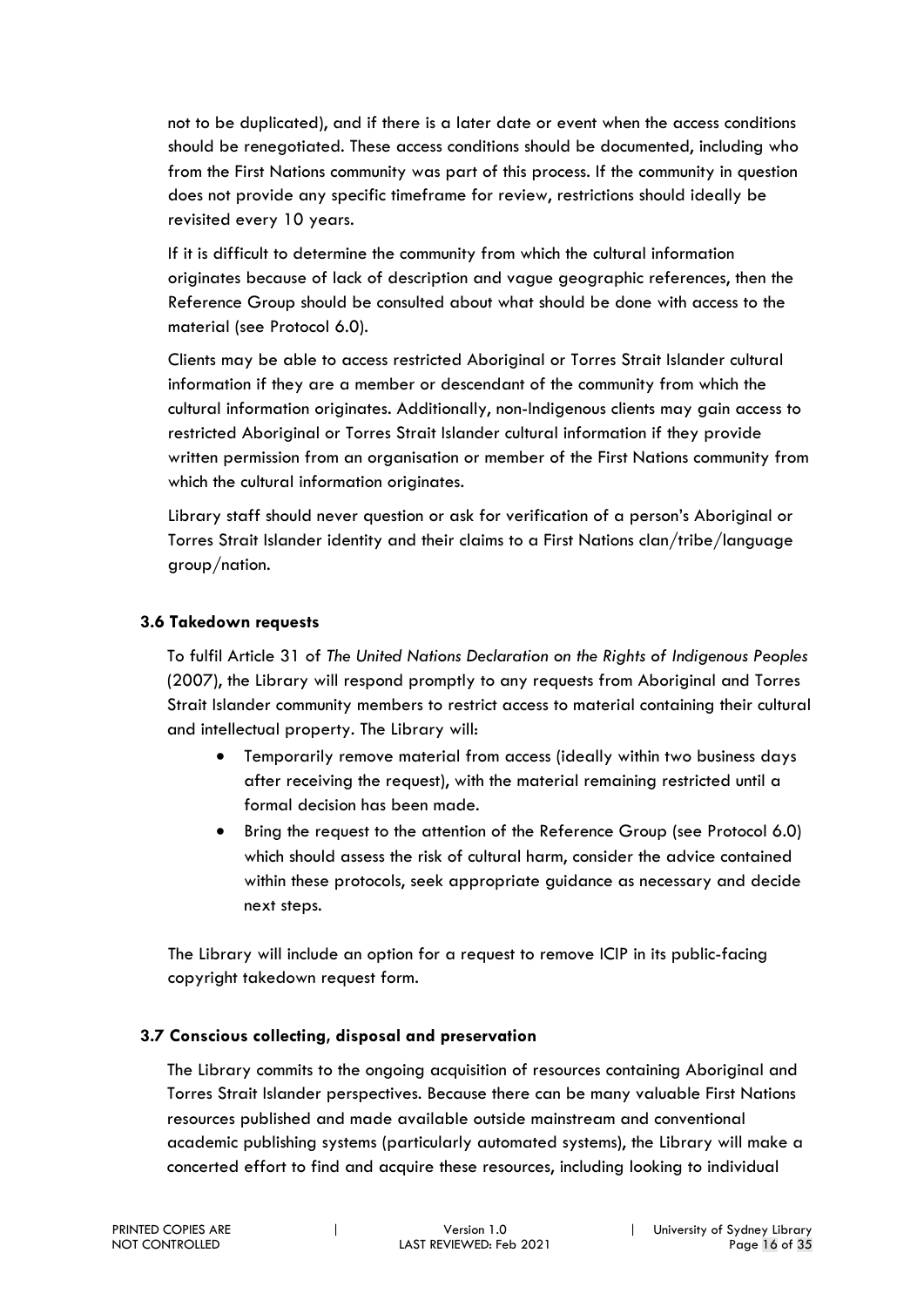publishers and other unconventional sources of material. The Library will focus on acquiring First Nations resources related to Sydney Aboriginal languages, songs, culture and history.

The Library has a responsibility to care and preserve the Aboriginal and Torres Strait Islander cultural heritage in its collection. Aboriginal and Torres Strait Islander resources already within the collection may be part of a limited production and of high cultural value. Availability and cultural value should be considered before deselecting and disposing of physical material. It is recommended that this material is transferred to Rare Books & Special Collections.

To ensure the Aboriginal and Torres Strait Islander cultural heritage in the collection can be accessed in the long term, it must be maintained and preserved. In order to meet minimum preservation requirements, multiple backup copies of digital content should be stored, managed and maintained, using the Library's and/or University of Sydney's ICT infrastructure, systems and services.

#### **3.8 Classification and description**

To ensure First Nations perspectives are reflected in the cultural heritage collection, and to improve its accessibility and discoverability, the Library will continue to add descriptive metadata to items containing Aboriginal and Torres Strait Islander cultural materials. Descriptive metadata may include AIATSIS subject thesaurus headings, Austlang codes, cultural care notices and other contextual notes. The Library will add Austlang codes and AIATSIS headings to new acquisitions, and where appropriate, and re-catalogue those items that have been recorded with unsuitable subject headings. The Library will seek to work with relevant communities to ensure that their knowledges are reflected in the classification and description of these materials. The Library will also promote appropriate classification and description in discussions with researchers, HDR students and potential authors who are working with First Nations communities and intending to deposit material into the collection.

#### **3.9 Copying works**

Copyright applies to First Nations works in the same way it applies to other works. However, works by or about First Nations peoples and their knowledges may have additional legal and cultural issues, and or may require additional clearances. For example, works may contain Indigenous Cultural Intellectual Property (ICIP), secret or sacred information, or information obtained without free and prior consent. In instances where it is necessary to seek cultural clearances from the relevant Aboriginal or Torres Strait Islander community, family or individual, the Library will assist clients to understand their obligations.

To support clients and to fulfil Article 31 of The United Nations Declaration on the Rights of Indigenous Peoples (2007), the Library will raise awareness of ICIP by providing information on the University of Sydney Library website. Copying and reuse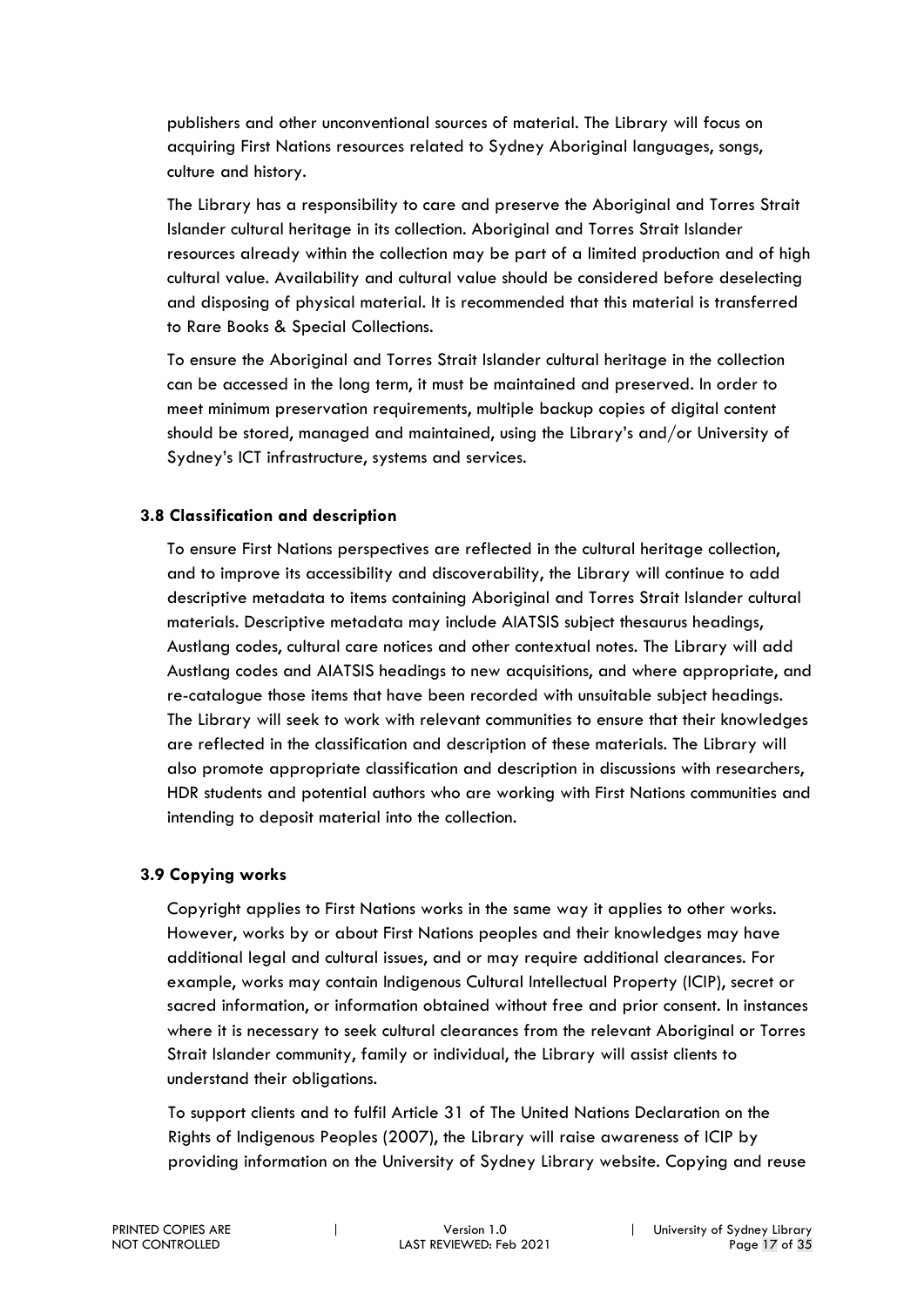conditions should be part of the negotiation whenever the Library negotiates access with an Aboriginal or Torres Strait Islander community for materials containing their cultural information.

In addition to the exceptions to infringement contained in the Copyright Act 1968 (*Cth*), copying and communicating First Nations cultural information and intellectual property is subject to Protocol 3.4 'Access to material', and Protocol 3.5 'Restricted access'.

Clients wanting to copy and communicate Aboriginal or Torres Strait Islander cultural information held in the Library's collection for commercial purposes should not only seek copyright permission (from the publisher of the work), but also gain the permission of the relevant First Nations community. Before proceeding, clients should provide written permission from an organisation or member of the relevant First Nations community. A copy of the written permission should be acquired, recorded, and preserved in the University's internal records.

#### **3.10 Handling materials containing sensitive information**

If a staff member or client must handle material that is known to contain restricted, secret or sacred cultural information, they should maintain confidentiality by:

- Working in a private space if possible
- Displaying signs to warn co-workers that they are working on sensitive material
- If material is on a computer screen, they should have the screen facing in a way that it is not visible to other people
- If the material is known to contain cultural information that is gendered, then only staff members that identify as the appropriate gender should handle and work with the material. For example, staff members who identify as men should be the only ones allowed to work on material containing men's business.

Sensitive cultural information can have an emotional effect on both First Nations and non-Indigenous people. Staff members working with material containing restricted cultural information should take regular breaks, and managers should be aware that staff working with material containing restricted cultural information may need time to recover after the work is completed.

Aboriginal and Torres Strait Islander staff members can potentially have cultural obligations or personal reservations when working with material containing restricted cultural information. They should be asked if they feel comfortable working with restricted material before commencing and be provided the agency to refuse to work with certain materials.

This protocol should also be discussed with external vendors who handle collection material and should be a consideration in future negotiations with vendors.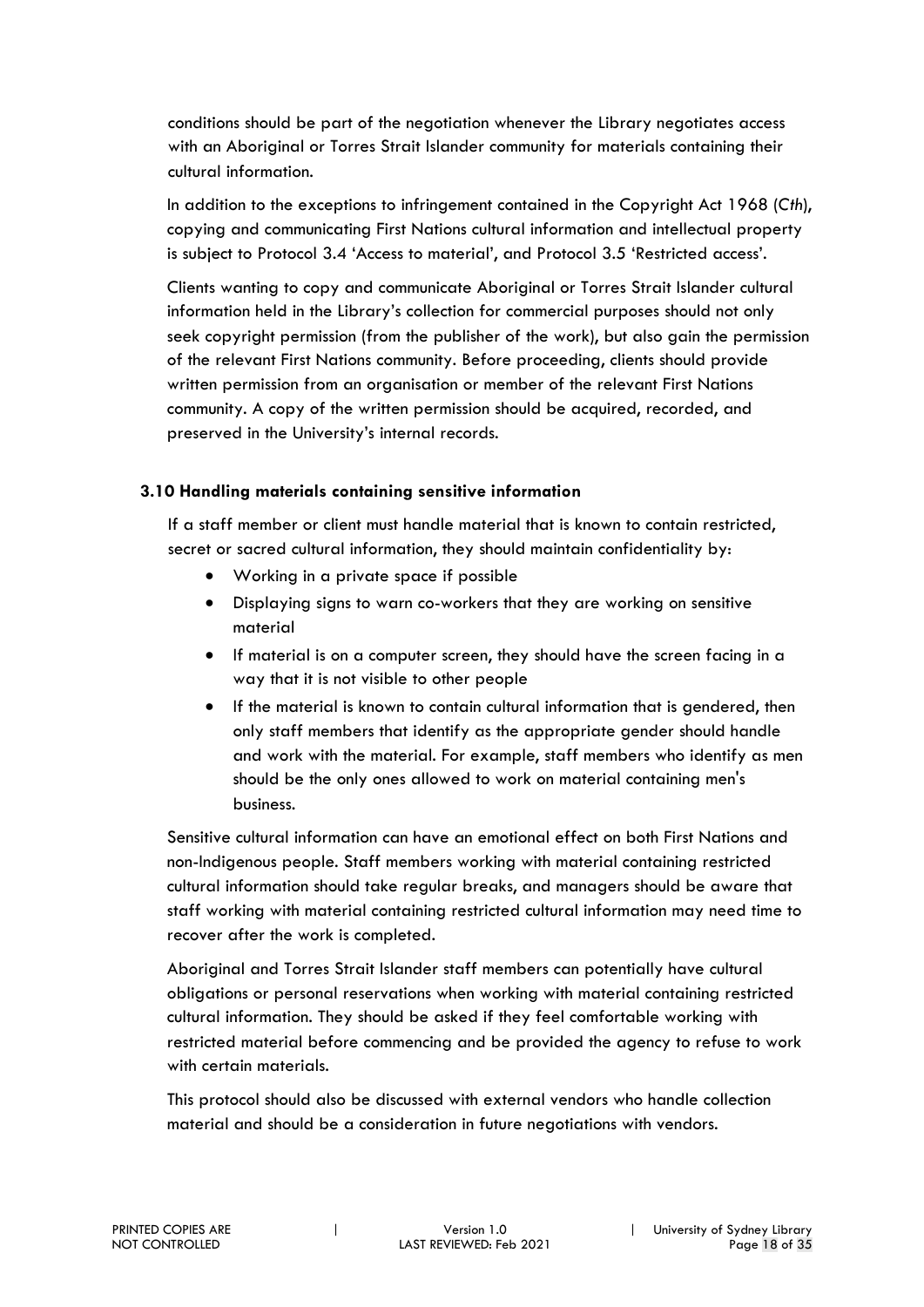#### **3.11 Care and sensitivity notices – Systems**

The Library's public-facing online systems and services should contain a cultural warning that displays as clients enter, and states the following:

*Aboriginal and Torres Strait Islander people should be aware that the collection contains images, voices, or names of deceased persons in photographs, audiovisual or printed material.*

This warning should coincide with the context statement described in Protocol 2.1.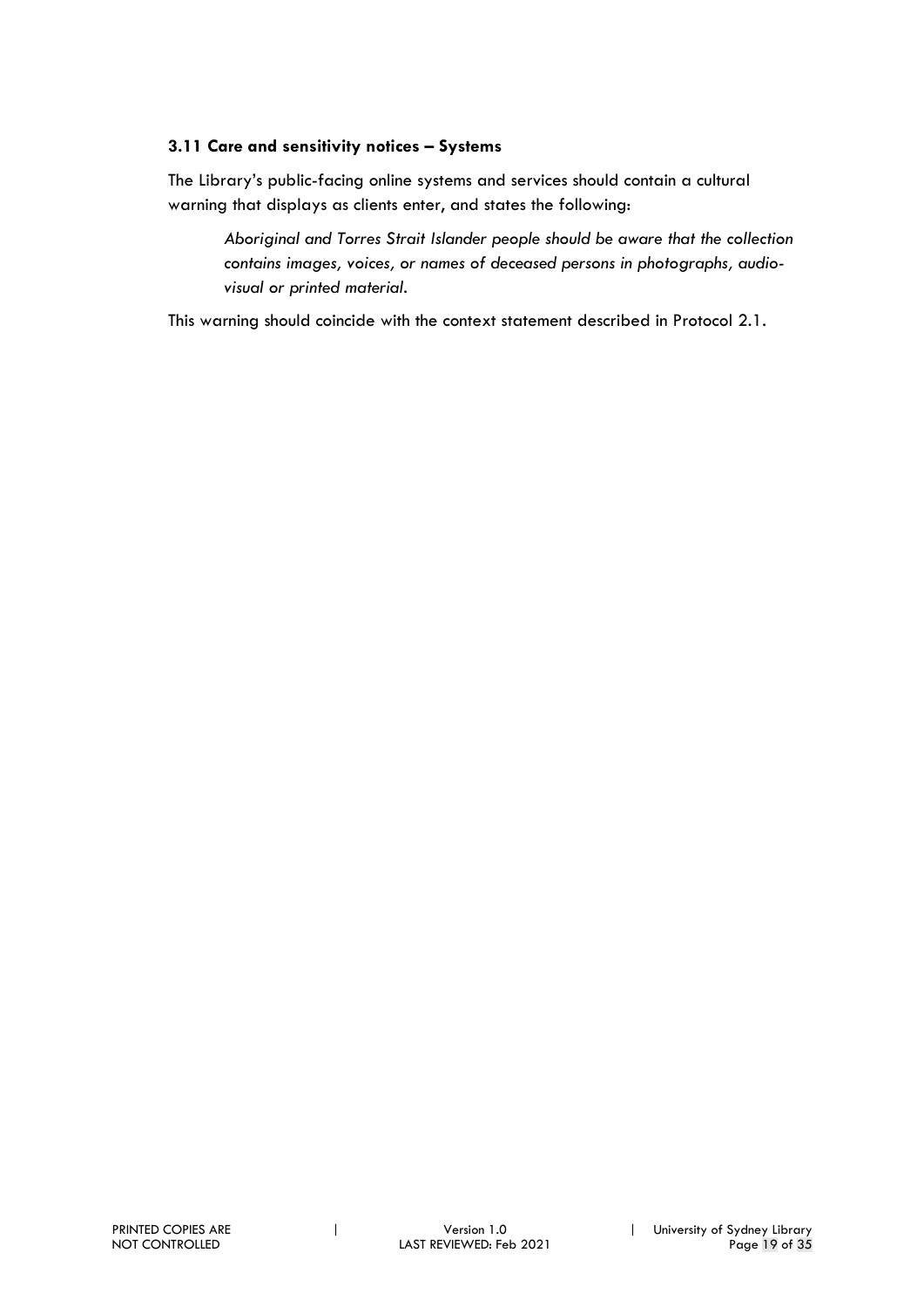#### **4. Engagement**

The University of Sydney Library is committed to establishing and maintaining strong reciprocal relationships with Aboriginal and Torres Strait Islander peoples and communities by creating supportive spaces and services for its First Nations clients. It will also seek to develop strategies to recruit and retain Aboriginal and Torres Strait Islander staff.

#### **4.1 Inviting First Nations voices**

To promote First Nations self-representation, the University of Sydney Library should budget to invite Aboriginal and Torres Strait Islander people into Library spaces for a diverse range of public programs (workshops, talks, tours and other events). This will allow students, staff and other Library clients to engage with First Nations cultures in nuanced ways that challenge stereotypes and misconceptions and provide a better understanding of history and Aboriginal and Torres Strait Islander viewpoints and knowledges, particularly in a library context.

Elements to be considered when organising First Nations programs include:

- Researching the Aboriginal or Torres Strait Islander artist, academic, cultural practitioners you intend to invite, and consulting with First Nations staff and the Office of the Deputy Vice Chancellor Indigenous Strategy and Services (DVCISS) about their invitation.
- Undertaking the program, where possible, in collaboration with other parts of the University, for example, DVCISS, the Chau Chak Wing Museum or University Archives.
- Ensuring any recording of a First Nations program is done with the free, prior, and informed consent of the Aboriginal or Torres Strait Islander people involved.
- Ensuring that any external promotional communication for a First Nations program is done in consultation with the Aboriginal or Torres Strait Islander person/people involved so that it accurately represents the content and people in the program.
- While compromises may be necessary due to resources and equipment, under no circumstances should the Library tell the Aboriginal or Torres Strait Islander presenters what topics they cannot talk about or ask for language to be softened regarding colonisation.
- Unless otherwise agreed, all information provided by the invited Aboriginal or Torres Strait Islander guest remains their cultural and intellectual property and does not belong to the University of Sydney.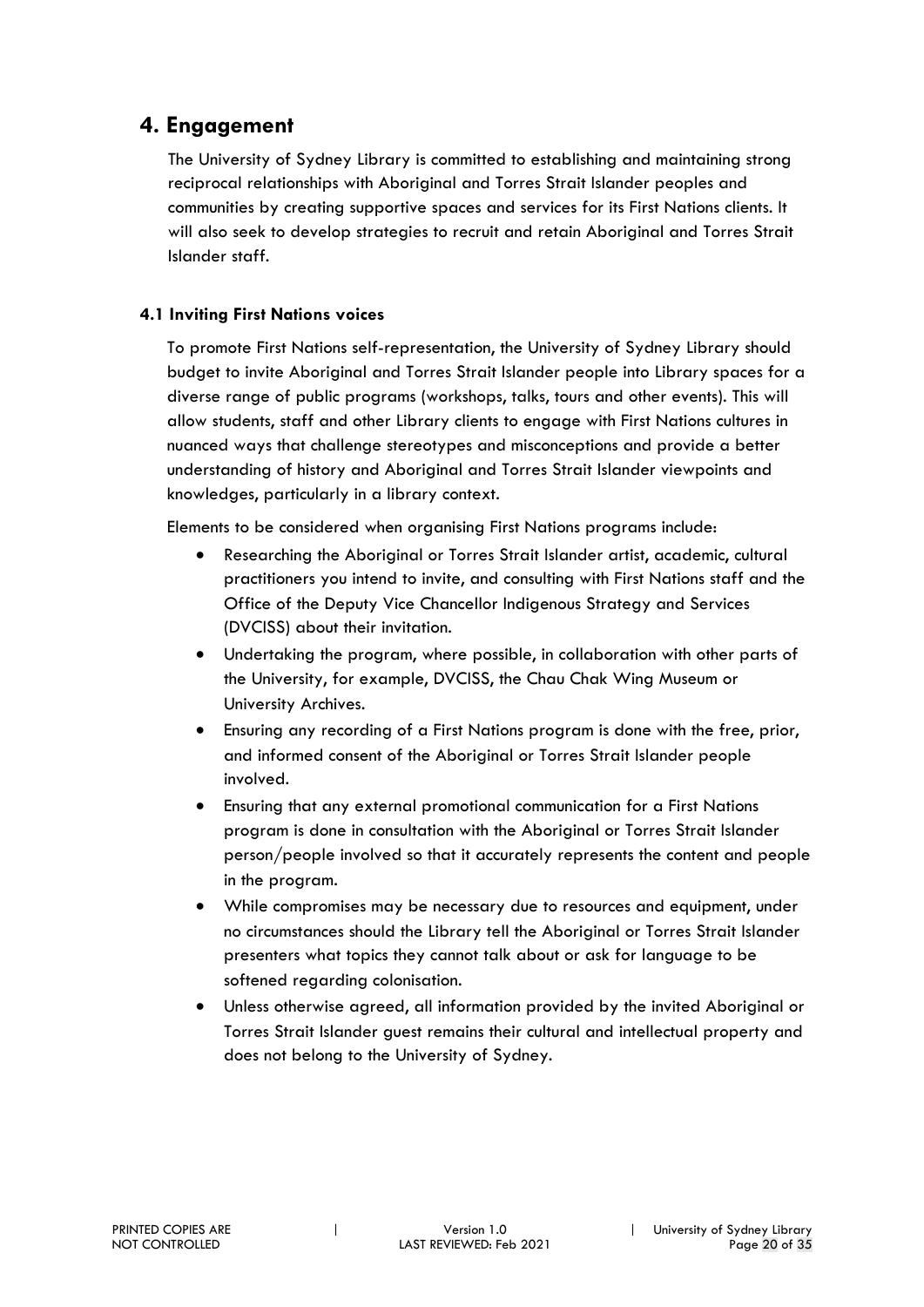#### **4.2 Contradictory advice**

The Library may face situations where it receives a request or advice from an Aboriginal or Torres Strait Islander community member or organisation that contradicts guidance the Library previously received from a different First Nations community member or organisation. For example, the Library may receive contradictory advice regarding access to certain cultural information. When this occurs, the Library should consult the Reference Group (Protocol 6.0) about how to proceed.

In situations of contradictory advice, the Library will follow the guidance of the **Senior Traditional Custodians** from where the cultural information originates – particularly from community organisations such as Land Councils and Elders Groups. The below scenarios are included below to demonstrate how this might work in practice.

**Scenario 1:** If a student who is Wiradjuri takes offence to particular Whadjuk Noongar material being accessible, but the Library has previously negotiated access with Whadjuk Noongar community members, it should follow that previous advice. The Library should inform the student that this is the case.

**Scenario 2:** If a Whadjuk Noongar student lodges a take-down request in relation to material about their community, and the Library has previously negotiated access with Whadjuk Noongar community members for that material, the Library should inform the community members with whom it previously negotiated access of the new request (if possible). The Library would then contact the person or organisation making the request to inform them that the Library has previously received permission from senior Whadjuk Noongar Elders / community members or organisations, naming the person / group / organisation with whom access had been negotiated. The Library may invite the requestor to reply to the material in question, potentially in oral or written form and, with their permission, have that reply become part of the collection by linking it digitally to the material in question through metadata (see Protocol 2.3 'Right of reply').

**Scenario 3:** Similar action should be taken regarding a request from a senior Aboriginal or Torres Strait Islander community member that contradicts advice the Library has received from a community organisation such as a Land Council or Elders Group representing the community from which the cultural information originates. In this scenario, contacting and consulting with the community organisation should be paramount as they need to be informed of the situation. This may be a circumstance where the senior Aboriginal or Torres Strait Islander community member who has raised the concern should speak directly to the community organisation. However, unless informed otherwise by the First Nations community organisation, the Library should continue following the original advice.

**Scenario 4:** If the person who is making the request is a descendant of a named source from which the cultural material originates, their request should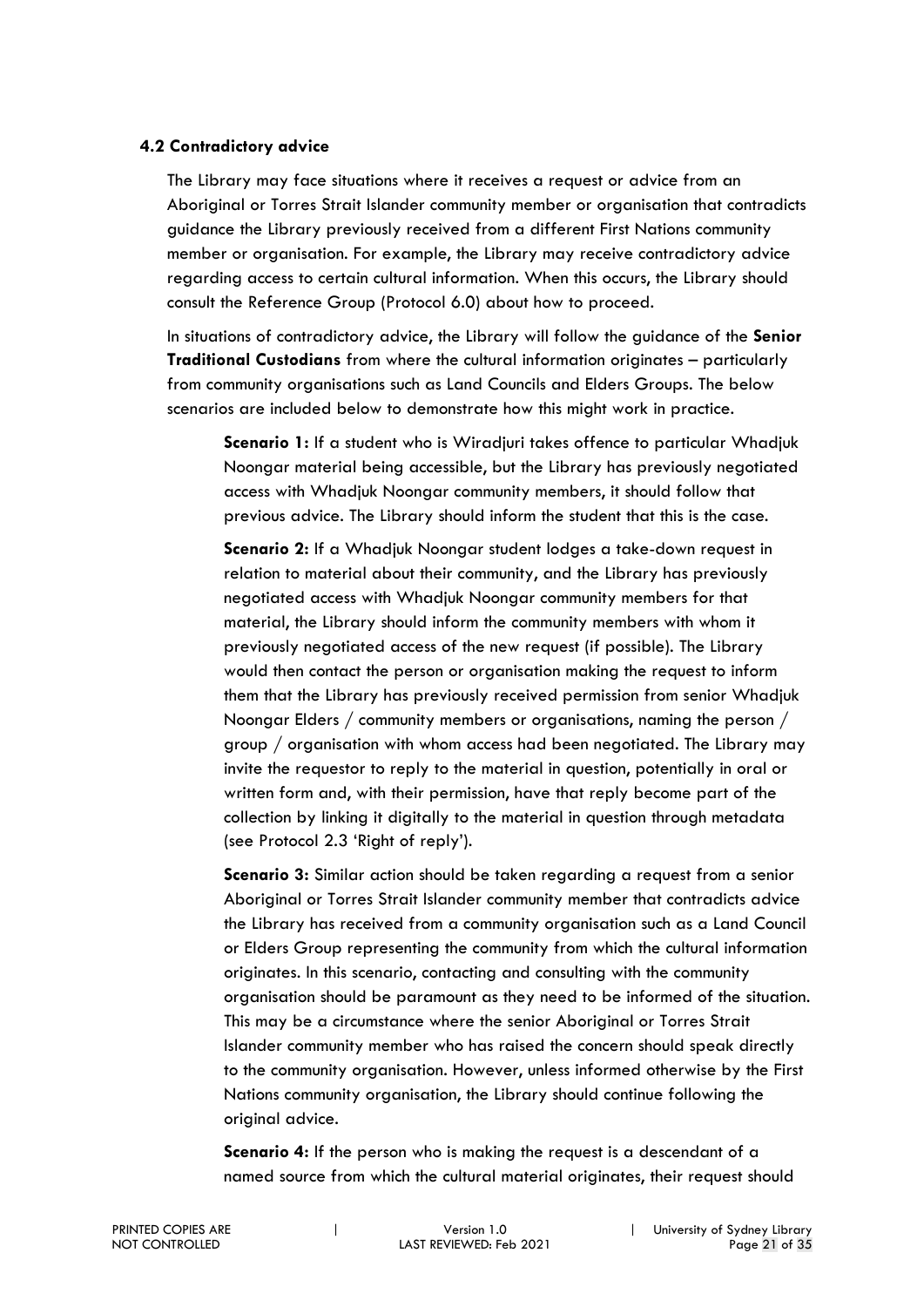take precedence over any previous advice received. For example, if in a thesis it is documented that secret or sacred cultural information came from interviews from Noongar Elder Mary Smith and Mary Smith's descendants' request access restriction for the material, this should override previously received advice that access to the material should remain open, as this is a privacy and cultural concern for the family.

In no circumstances should the Library question or ask for verification of person's First Nations identity or their claims to a First Nations clan / tribe / language group / nation.

#### **4.3 Staffing – Indigenous Engagement Officer**

To better facilitate and navigate relationships between the Library and Aboriginal and Torres Strait Islander communities, and to coordinate engagement with these communities between the Library and other areas of the University (DVCISS, the Chau Chak Wing Museum and University Archives), it is recommended that the Library establish an Indigenous Engagement Officer position within the Library. This position should be a First Nations identified role.

This position would be the key contact for consultation with First Nations communities, would also facilitate collaboration on projects with the Museum and Archives on projects the Library may undertake involving cultural collections. This position would also contribute to the strategic directions of the Library regarding culturally competent practice and embedding First Nations worldviews.

#### **4.4 Staffing – cultural safety for Aboriginal and Torres Strait Islander staff**

The University of Sydney strives to provide a workplace that is culturally safe for Aboriginal and Torres Strait Islander staff. To achieve this, the Library should adhere to University of Sydney policies and guidelines relating to embedding cultural safety and staff retention such as the University of Sydney – Aboriginal and Torres Strait Islander Workforce Strategic Framework 2019–2021

The University of Sydney Library should also

- Ensure all managers and people leaders have undertaken cultural competence training.
- Make certain that any reports by Aboriginal and Torres Strait Islander staff regarding racist or culturally unsafe behaviours by other staff are taken seriously, and lead to change.
- Create space for organisational critical self-reflection about its practices.
- Ensure that Aboriginal and Torres Strait Islander staff working in the Library have opportunities to connect with broader First Nations networks within and external to the University of Sydney.
- Support Aboriginal and Torres Strait Islander staff to attend cultural events and professional development opportunities.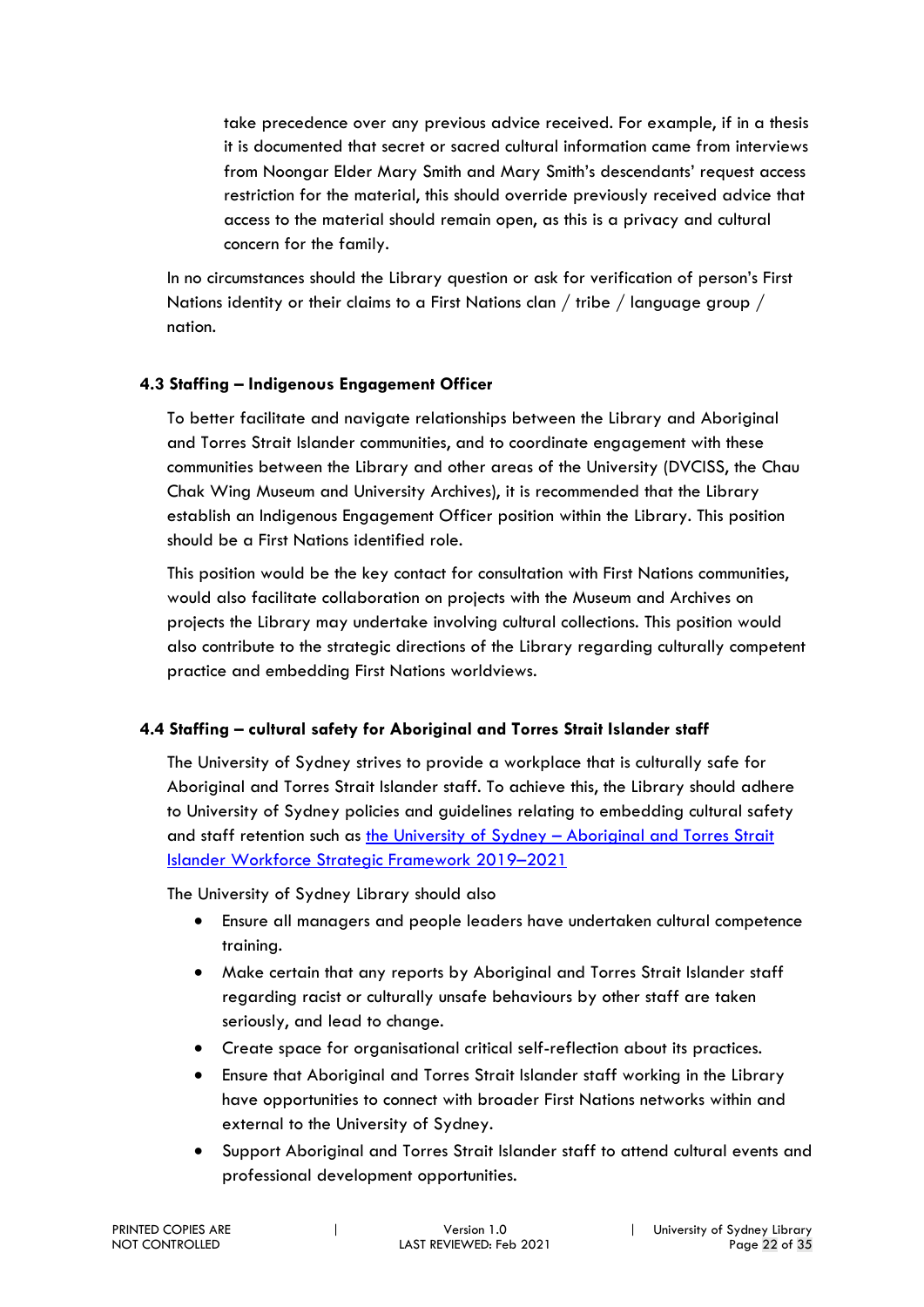• Ensure Aboriginal and Torres Strait Islander staff are not, due to their cultural background, pressured into tasks outside their role description unless they have expressed a desire to be involved (for example, organising NAIDOC Week events).

The Library adheres to the principle of 'nothing about us without us' – while it is important to not add work unrelated to requirements laid out in staff's official position descriptions, Aboriginal and Torres Strait Islander staff working for the Library should be kept informed about any First Nations-related work and events that are occurring and seek their input where they are willing to contribute.

#### **4.5 Spaces**

The Library aims to develop a visible First Nations presence within Library spaces, in order to increase cultural safety and promote a greater sense of place and understanding of First Nations cultures. This includes extending the visual representation of Aboriginal and Torres Strait Islander language, art, and history within Library spaces in different mediums. Key considerations include:

- Ensuring, where possible, that projects involving space foreground the Country they sit on and the culture and history of its Aboriginal and Torres Strait Islander custodians
- Consulting with Aboriginal and Torres Strait Islander staff and DVCISS before undertaking a project
- Adhering to University of Sydney protocols and guidelines such as the Wingara Mura design principles and confirming they are current
- Ensuring, where possible, that Aboriginal and Torres Strait Islander academics and students are part of any user experience testing of Library services
- Budgeting to financially compensate any external Aboriginal and Torres Strait Islander artists or consultant Elders engaged on projects
- Considering whether resources used for a project are environmentally sustainable and not damaging to Country
- Complimenting any resources that are about First Nations culture but by a non-Indigenous creator, (e.g. a quote or an image from a rare book), with a reinterpretation by an Aboriginal and Torres Strait Islander person
- Avoiding the perpetuation of stereotypes of First Nations peoples and culture for non-Indigenous audiences
- Considering how each space could incorporate reciprocity and sharing
- Considering how space could facilitate truth telling.

These considerations extend to the Library's digital spaces such as the Library website.

Thought should be given to whether any Library spaces may be too Western. Things to consider include:

• An overabundance of colonial artworks or portraits of colonial figures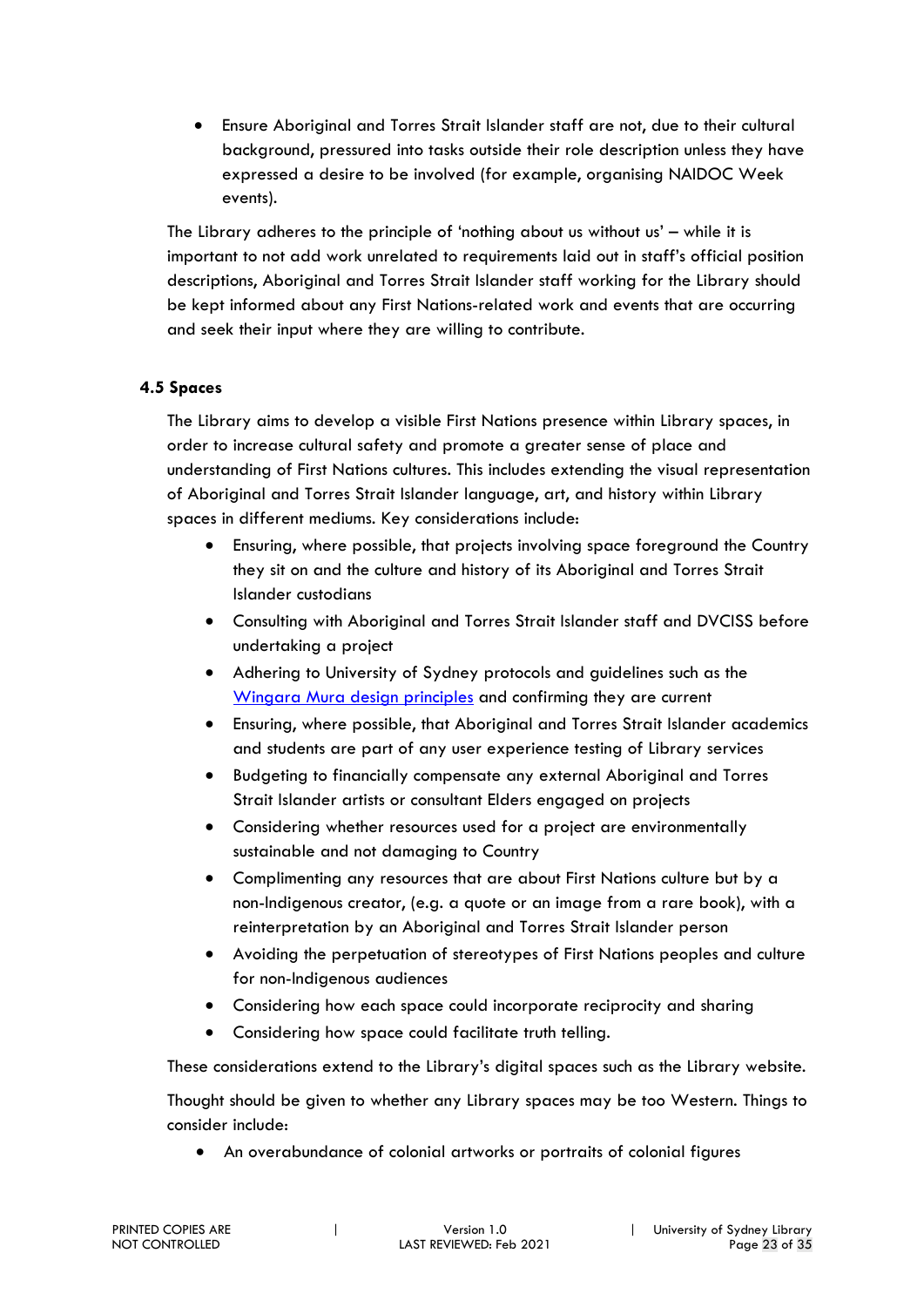- Historical references which do not include any Aboriginal and Torres Strait Islander perspectives, and
- Messaging that dismisses First Nations history.

The Library will investigate and determine capacity for a First Nations dedicated study space for Aboriginal and Torres Strait Islander students. This should be done in collaboration with Mana Yura Student Support Officers. This space could potentially also be used when Aboriginal and Torres Strait Islander community members visit the Library.

#### **4.6 Promoting ethical research**

To support all Aboriginal and Torres Strait Islander researchers and those undertaking First Nations research, Library staff will maintain awareness of and promote current best practice guidelines, such as the AIATSIS Code of Ethics for Aboriginal and Torres Strait Islander Research (2020).

#### **4.7 Staff engagement in cultural competence training**

To enhance staff cultural competence, the Library Cultural Competence Community of Practice will develop a diverse range of opportunities for staff to improve their understanding of Aboriginal and Torres Strait Islander culture and history. The Community of Practice will also identify and communicate ways in which the Library can promote this understanding among Library clients.

Cultural competence training should be part of Library induction, and a requirement for directors and managers. Engagement with cultural competence training should be regular and diverse. All staff should also be encouraged, at a minimum, to complete the online cultural competence training modules provided by the University's National Centre for Cultural Competence.

#### **4.8 Acknowledgement of Country**

The University of Sydney Library operates on unceded Aboriginal lands. To demonstrate dedication to fostering an environment of respect and truth telling, the Library and its staff acknowledge and respect the ongoing connection Aboriginal peoples have to these lands, and the knowledge and practices that have allowed them to be holistically and sustainably maintained.

Library staff are encouraged to deliver an Acknowledgement of Country before meetings, gatherings or events, even if the content of the proceeding event does not relate to Aboriginal and Torres Strait Islander culture or history. An Acknowledgement of Country is a statement of awareness and respect for the Traditional Custodians of the land a person is on, and the continuing relationship those Custodians have with the land. Whereas a Welcome to Country is delivered by someone who is an Indigenous Traditional Custodian, an Acknowledgement of Country can be delivered by any member of staff, Indigenous or non-Indigenous. In many cases it may be better if non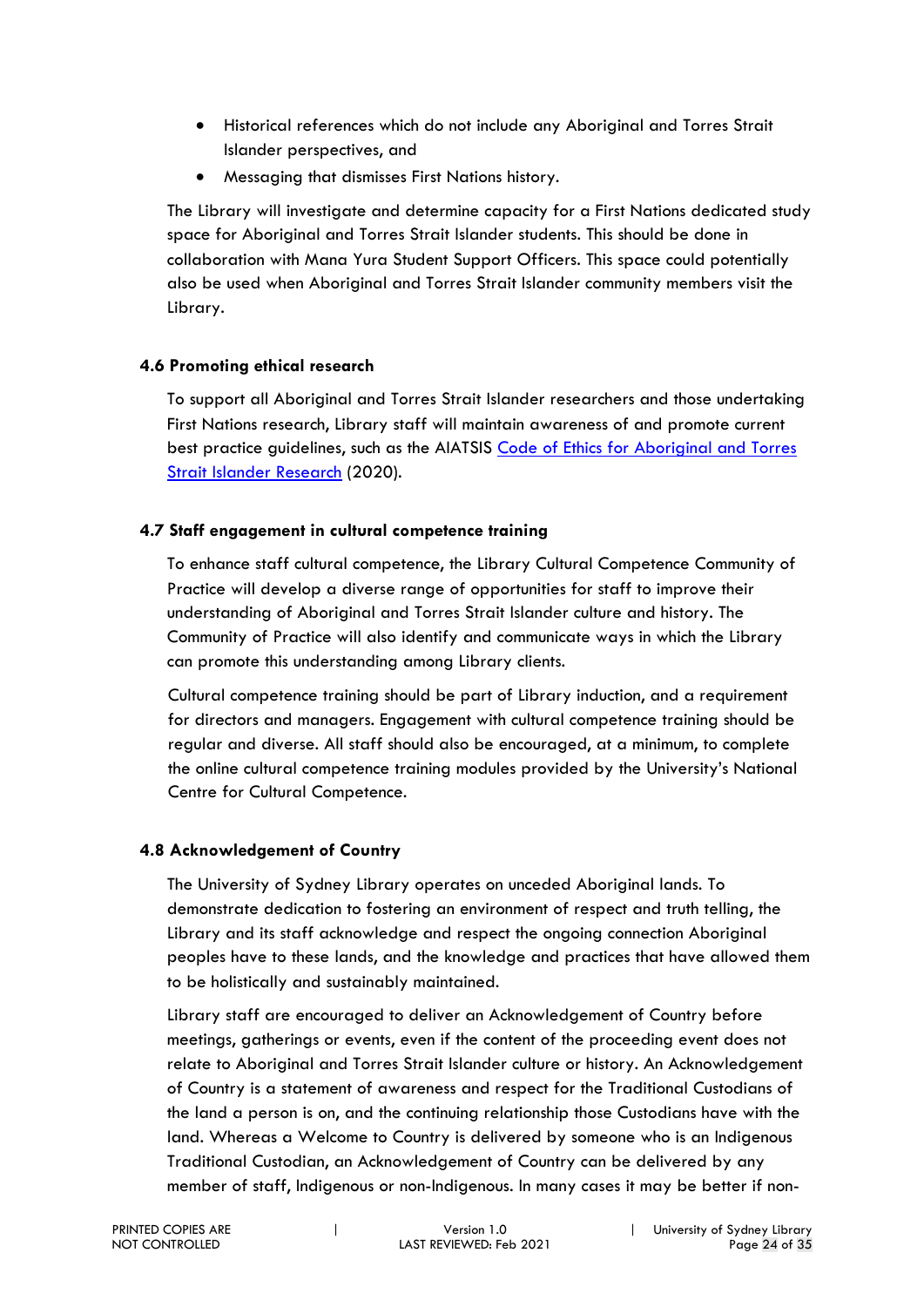Indigenous person delivers the Acknowledgement – especially if they are a senior Library staff member or the Chair of the meeting.

In formal meetings or in situations where a person is unsure about what to say when delivering an Acknowledgement, the University of Sydney's official Acknowledgement can be used. A copy of the University's Acknowledgement can be found below.

In less formal settings such as internal meetings or gatherings, an Acknowledgement should be personalised. This provides an opportunity for the person delivering it to share what it means to them to work on Country. Doing this can demonstrate their genuine respect for Country.

Before delivering any Acknowledgement, the person delivering it should also learn what Country they are on, who its Traditional Custodians are, and how to pronounce the name of their community.

It is considered best practice for organisations to display an Acknowledgement of Country in their public-facing spaces such as in foyers. The Library commits to visibly displaying an Acknowledgement of Country in its physical spaces an on its website.

A Welcome to Country is different to an Acknowledgement of Country. A Welcome to Country is a ceremony performed by a prominent member of the local Aboriginal community, usually an Elder. It is a practice that has existed since before the arrival of Europeans to Australia and its purpose is to acknowledge and provide consent for events taking place on their traditional lands. The difference between a Welcome to Country and an Acknowledgement, which can be delivered by someone who is not a Traditional Custodian, is important and should be observed carefully.

At larger events such as a conference organised by the Library or at a formal event with First Nations visitors, an Elder or appropriate representative from the local First Nations community should be invited to deliver a Welcome to Country. (Please note that this is a paid service. A Welcome to Gadigal Country can be organised through the Metropolitan Local Aboriginal Land Council website.)

#### **The University of Sydney's formal Acknowledgement of Country**

*Before we begin the proceedings, I would like to acknowledge and pay respect to the traditional owners of the land on which we meet: the [Gadigal] people of the [Eora] Nation. It is upon their ancestral lands that the University of Sydney is built.*

*As we share our own knowledge, teaching, learning and research practices within this university may we also pay respect to the knowledge embedded forever within the Aboriginal Custodianship of Country.*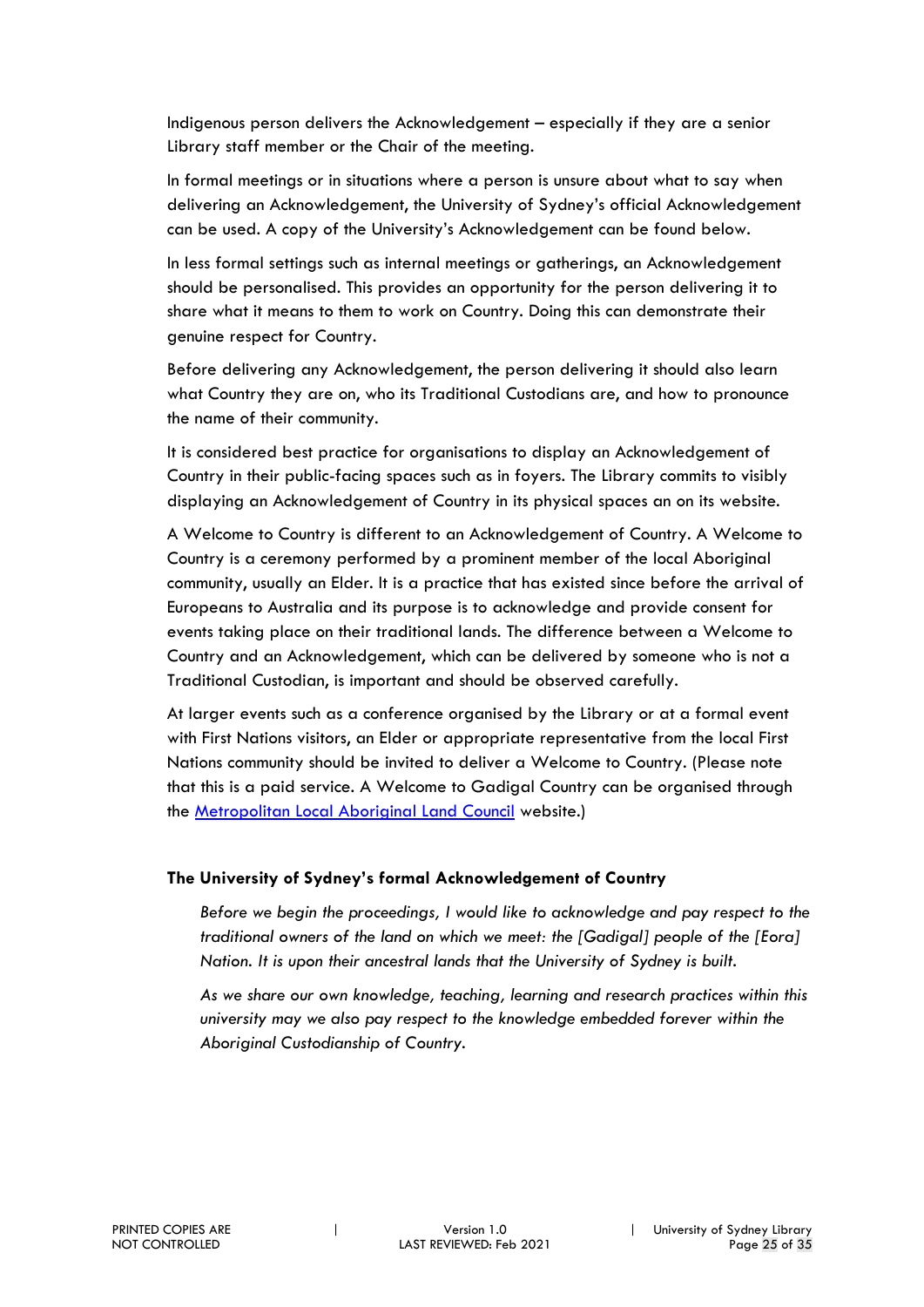#### **5. Benefit sharing**

The University of Sydney Library recognises the value of First Nations knowledge and how offering culturally safe services, collections, and spaces is of benefit to all clients. The Library also acknowledges that the benefits academic institutions have gained from First Nations knowledges have not always been shared with the communities from which this knowledge originated. The Library is committed to working reciprocally with Aboriginal and Torres Strait Islander communities and knowledge holders to realise the mutual benefits of knowledge sharing.

#### **5.1 Respecting and valuing First Nations input – financial compensation and terms**

To demonstrate that it values First Nations knowledges, the Library will budget for the time of First Nations peoples where their expertise is being shared – especially that of senior First Nations community members. If seeking or receiving any important cultural intellectual property that will be added to the collection, the Library website, or Library spaces (such as creation stories, or stories about kin relationships to Country, or private cultural information), the Library will negotiate an appropriate licence fee for the use of the information. Consultation with DVCISS is recommended to establish an appropriate rate or licence fee prior to negotiations.

Many Aboriginal and Torres Strait Islander community members operate as freelancers or small businesses. Wherever possible, seven-day payment terms are recommended.

If a Library project requires external consultants to advise on or share Aboriginal and Torres Strait Islander cultural knowledge but there is no budget to compensate the First Nations community for their time and expertise, then the project should be reconsidered.

#### **5.2 Increasing Aboriginal and Torres Strait Islander Library staff**

The inclusion of First Nations peoples within an organisation can change its culture to the benefit of all clients and staff. The University of Sydney Library has an aspirational goal to increase the proportion of First Nations staff in the Library to approximate parity with the broader Aboriginal and Torres Strait Islander population of Australia. To achieve this, the Library will work towards four percent of its staff being Aboriginal and Torres Strait Islander by 2023. This will be done in consultation with the Office of DVCISS and University HR.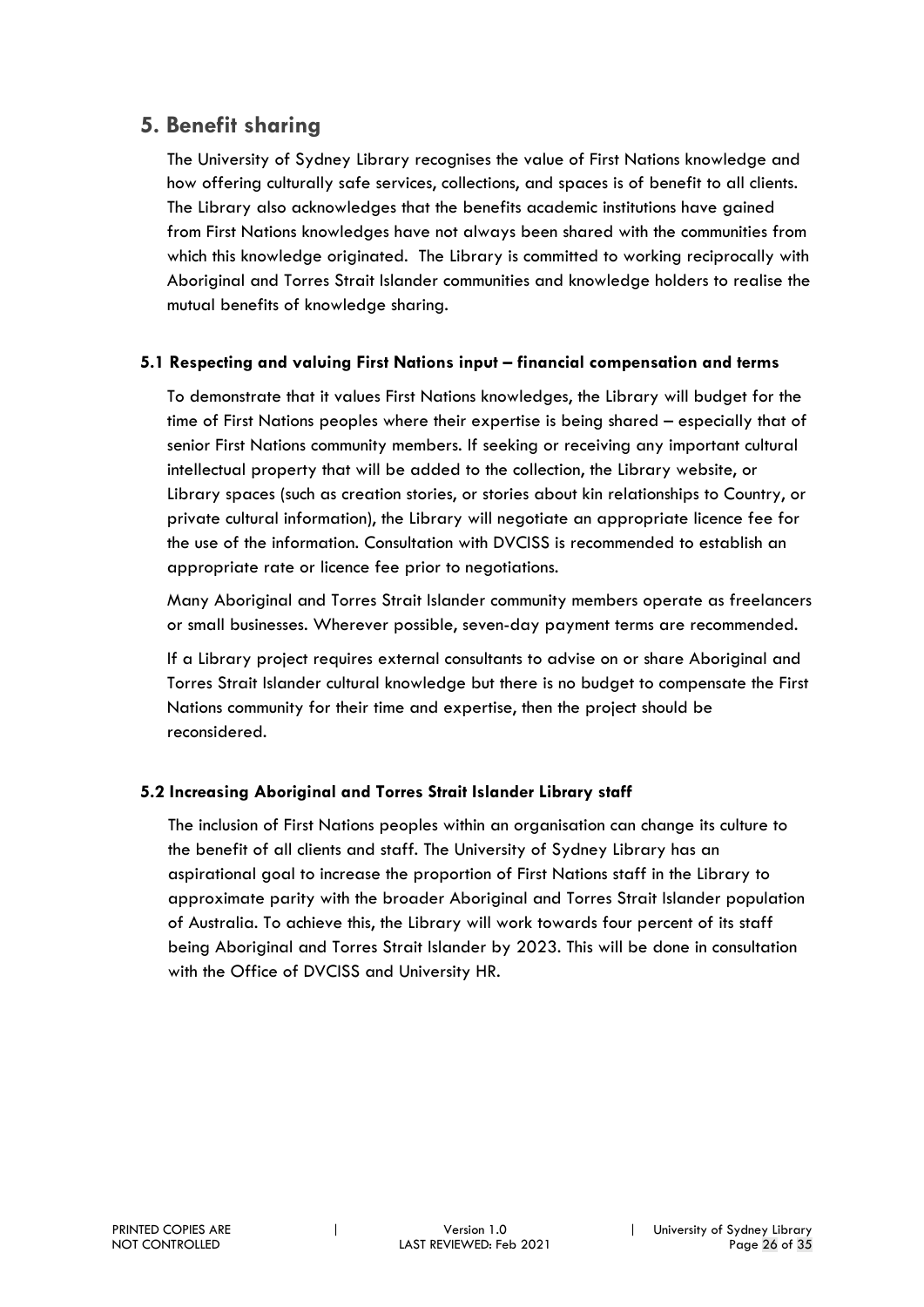### **6.0 Reference group**

To assist with decision-making processes relating to Aboriginal and Torres Strait Islander cultural heritage within the collection, the Library will convene a reference group whose expertise can be called upon when needed. It is envisaged that the group will provide advice and facilitate consultation with relevant Aboriginal and Torres Strait Islander stakeholders in matters such as responding to takedown requests and determining access to materials.

This group will be composed of Library staff with strong cultural competence awareness and have representation from each of the Library divisions. The group should also include a First Nations Library staff member. The Library will additionally consider including other University stakeholders on the group, such as an expert from University Archives, a curator from the Chau Chak Wing Museum who works with First Nations cultures, a staff member from DVCISS, a First Nations academic, and a First Nations student.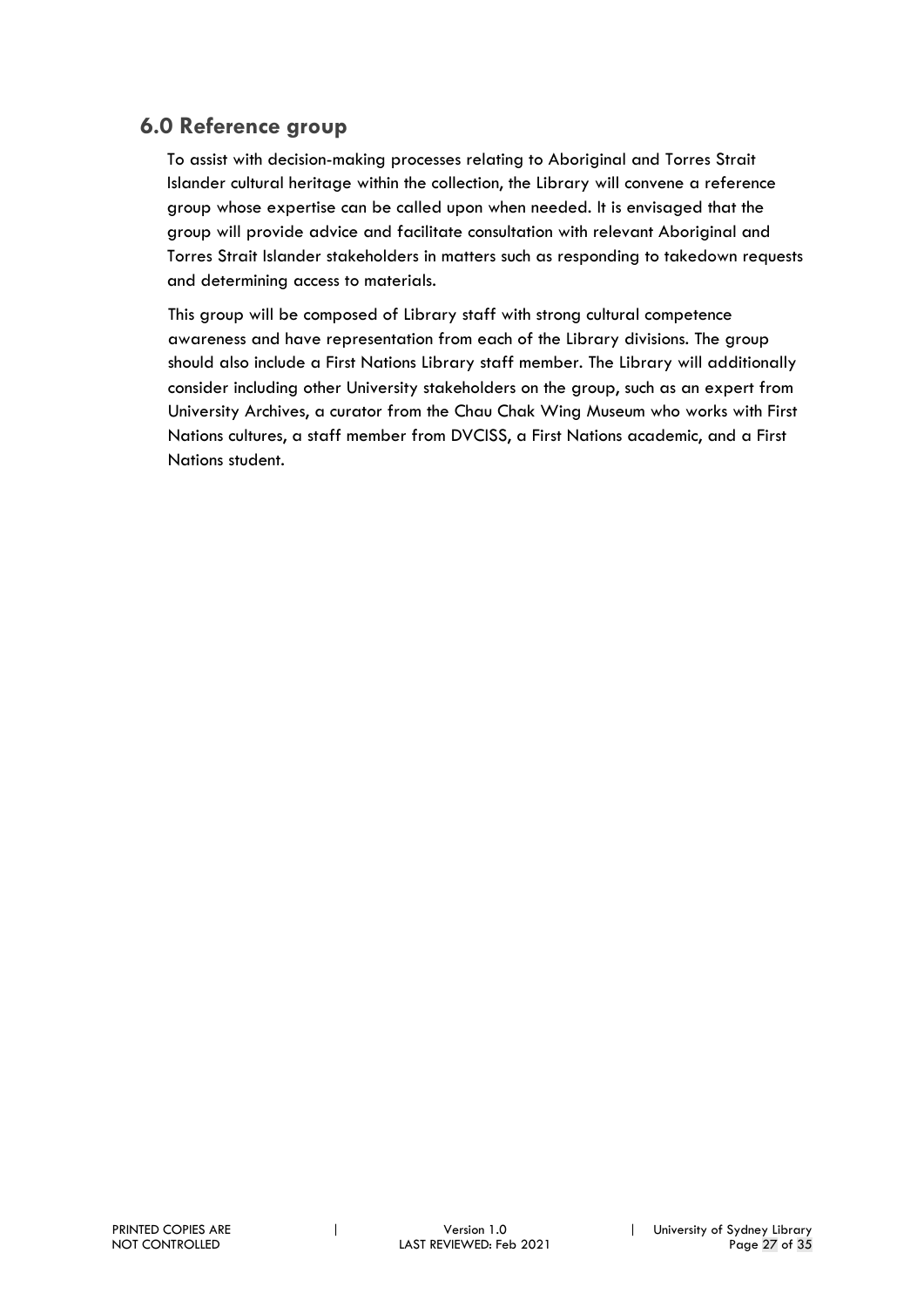## **Appendix I: Terminology guide**

The following guide is a reference for University of Sydney Library Staff to support their use of appropriate First Nations terminology. It is important to note that preferences in terminology will vary across Australia for individuals, communities, and agencies. Furthermore, these preferences may change over time. This is based on the University of Sydney's Guidelines for Aboriginal and Torres Strait Islander communication.

#### **Preferred terms**

• **Aboriginal:** This is a preferred term when referring to the First Peoples of this land. It should be used only as an adjective, never a noun (e.g. "She is an Aboriginal woman", "This was made by an Aboriginal person") and should always be capitalised.

Please note that the adjective "Aboriginal" does not include the Torres Strait Islands. The Torres Strait Islands are distinct and separate, both physically in land mass and culturally. It is a group made up of many distinct groups which prefer to be identified as such.

Be mindful that there has been criticism of the word "Aboriginal" as potentially having a homogenising effect and there are generational differences in preference for its use. Many organisations and community groups are moving towards using "First Nations" as an adjective, instead of "Aboriginal", because of the implications of grouping many different cultural groups under a single heading. Once one is aware of a person's specific Nation or Clan, it is often more appropriate to refer to them in this way, e.g. "a Wiradjuri man".

- **First Nations**: This is a preferred term when referring to the First Peoples of this land as well as cultural and contemporary objects, heritage, land and cultural practices. Because this land mass is made up of many different Nations and no single homogenous culture 'First Nations' is more accurate and respects the understanding that many different culturally diverse cultural groups exist. First Nations is a term that is being used globally, and resonates internationally with Indigenous peoples, especially in America and Canada.
- **First Peoples**: This term can be used similarly to 'First Nations' however it is less commonly used in Australia.
- **Nation group:** The University's First Nations staff come from many different nations and like to be identified as such. A person's nation is often included in their introduction, otherwise it is also appropriate to ask.

For example, a First Nations person may introduce themselves by stating: "My name is Nathan and I'm a Wiradjuri man"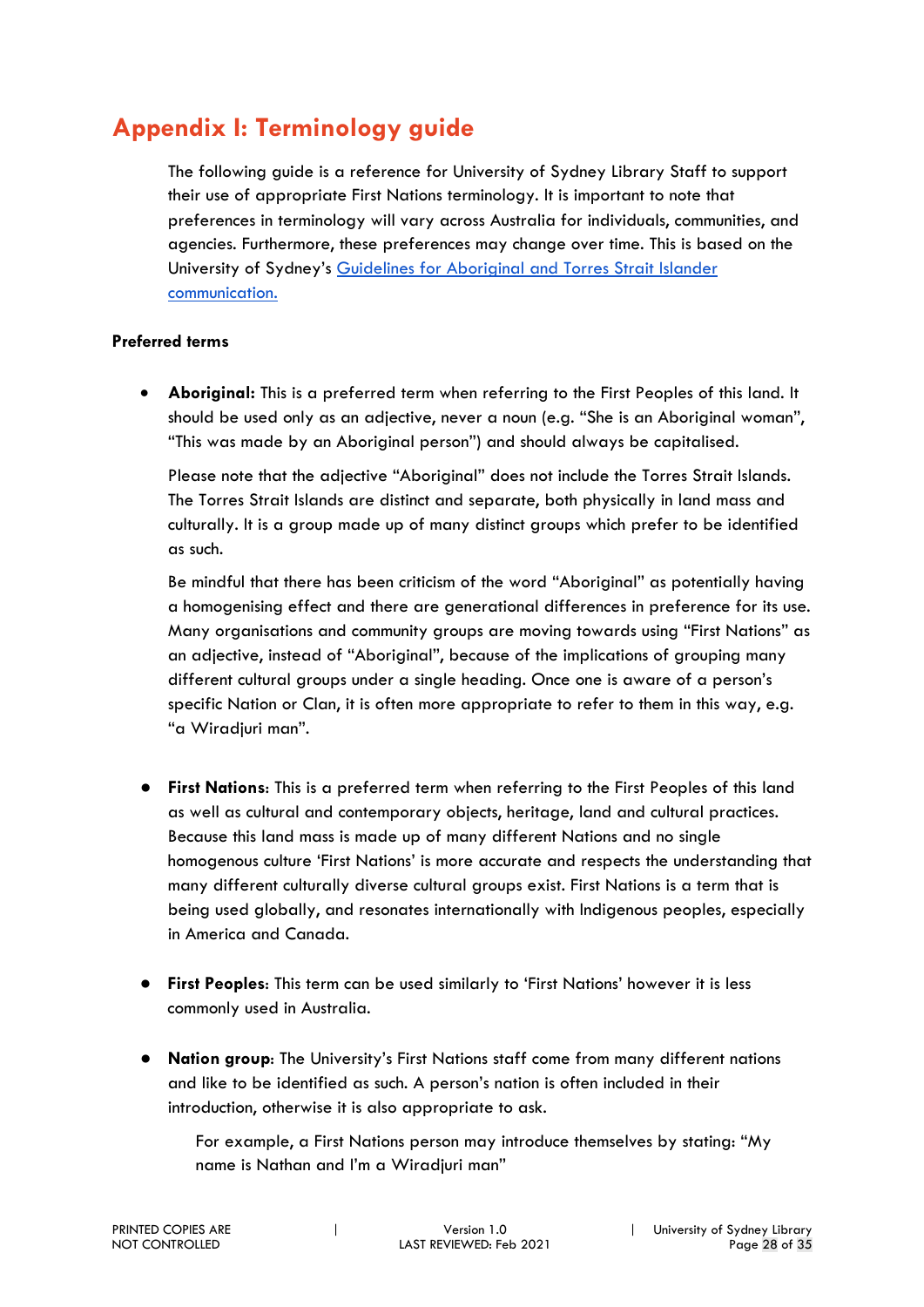It is common for Aboriginal people to introduce both their Nation and their clan group.

For example: "My name is Nathan and I'm a Wiradjuri man from the Mowgee Clan."

By comparison, for example, someone from Italy would be unlikely to introduce themselves as European. Instead, they would likely indicate that they are from Italy as this has its own language, customs and culture. In this same manner, the term 'Aboriginal' is very general and ignores the diversity and sovereignty of individual nation groups, which is why many Aboriginal and Torres Strait Islander people prefer to identify with their specific Nation group.

● **Indigenous**: Similar to the term Aboriginal, Indigenous is still used quite widely but can have a homogenising effect. The term is still employed by the Australian Commonwealth Government and sometimes in international contexts when referring to First Nations people across the world (for example, the "United Nations Declaration on the Rights of Indigenous Peoples" or the "International Year of Indigenous Languages").

If used when referring to the First Nations people or culture of Australia, Indigenous must be capitalised. Please note: unlike the term "Aboriginal", this is a term that is inclusive of the Torres Strait Islands.

#### **Non-preferred terms**

● **Aborigine**: The term 'Aborigine' was commonly used up until about the 1960s but is now generally regarded as outdated and inappropriate. It must NOT be used unless directly quoting.

Alternative: Aboriginal, First Nations or the specific Nation would be preferred.

• **First Australians**: This term is generally not preferred, as Aboriginal and Torres Strait Islander people predate 'Australia' by thousands of years. The terminology is not accurate, and many Aboriginal and Torres Strait Islander people do not identify as Australian at all.

Alternative: First Nations, Aboriginal and Torres Strait Islander, or the specific Nation would be preferred.

● **ATSI**: This acronym for "Aboriginal and Torres Strait Islander" should be avoided. Using this term is homogenising and disrespectful.

Alternative: Aboriginal and Torres Strait Islander.

● **Blood quantum terminology**: This is terminology like part-Aboriginal, mixed blood, full-blood, half-caste, quarter-caste. Referring to someone as part/half/a percentage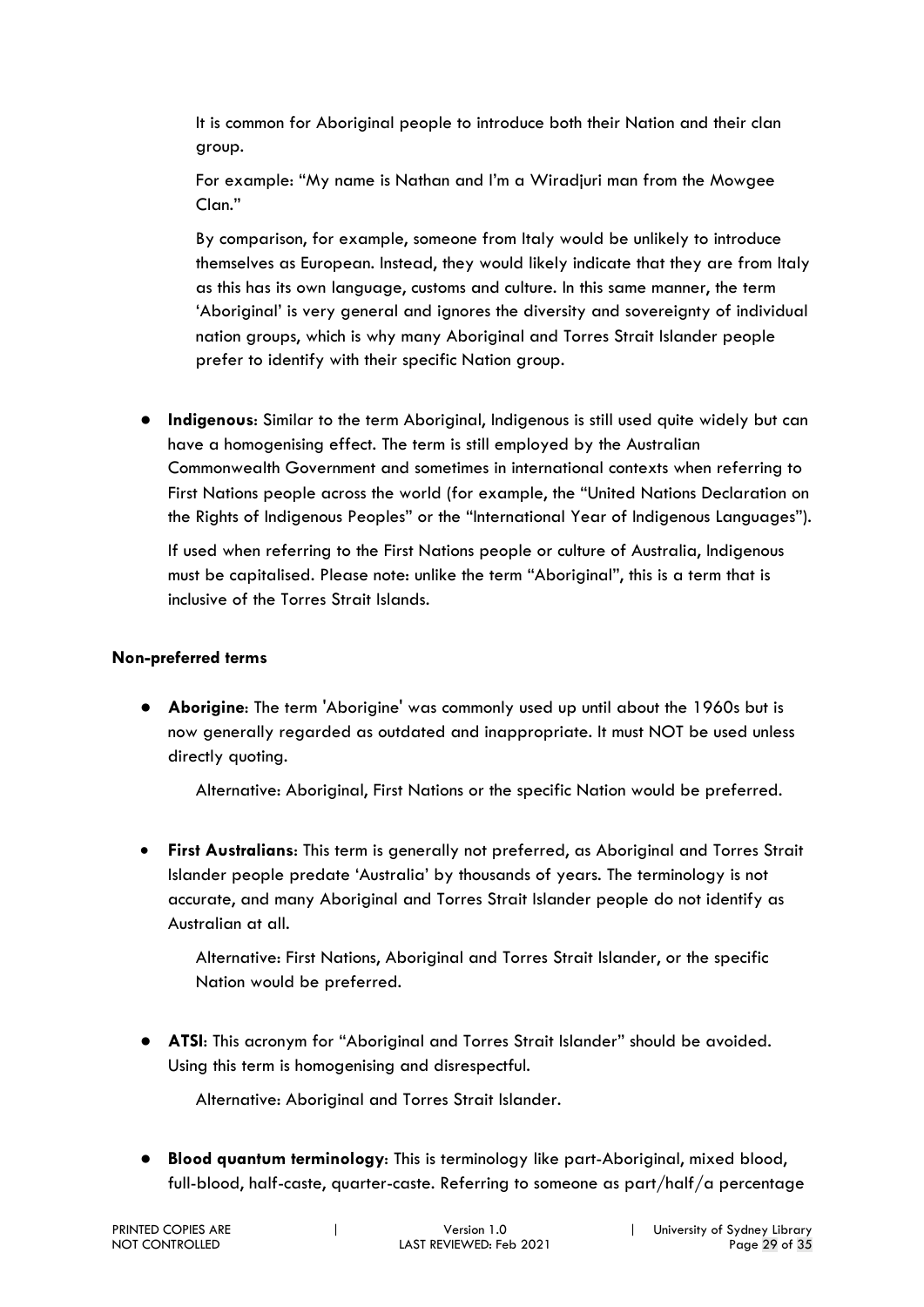Aboriginal can be offensive. You should never quantify to what degree a person is Aboriginal based on their bloodline or skin colour.

Alternative: Aboriginal and Torres Strait Islander, First Nations or the specific Nation would be preferred.

- **Native**: Avoid using this term to describe First Nations people, communities, and practices as it has been historically used as a pejorative and can be dehumanising as it is generally a term to used describe flora and fauna.
- **Prehistoric/primitive**: Avoid using prehistoric/primitive and similar terms when describing First Nations cultures as it can be highly offensive because they imply First Nations societies are not as 'advanced' as European societies and can dismiss that they are living cultures.
- **Our First Nations Peoples/First Peoples/Indigenous Peoples**: When referring to First Nations people, refrain from using possessive terms like 'our' as First Nations people do not belong to anybody. This extends to our collections and services. Try to avoid phrases like "our First Nations material" when talking about collection items.

Alternative: First Nations people of Australia; the First Nations cultural heritage in the Library's collection; The First Nations students at the University of Sydney.

● **Lower case**: When referring to the First Nations people of Australia and their culture, objects or languages, all the terms MUST be capitalised. It is disrespectful to treat Aboriginal and Torres Strait Islander peoples, land, and cultures as non-proper nouns. For example, the words Australia, Australian, Europe, and European are all capitalised.

Example: **A**boriginal, **I**ndigenous, **B**undjalung, **F**irst **N**ations.

#### **Terminology to consider**

- **Urban/remote:** Consider terms like urban or remote, especially when referring to Aboriginal and Torres Strait Islander people or communities, before using them. There is a longstanding implication that 'urban' Aboriginal and Torres Strait Islander people and culture are 'less Aboriginal' than 'remote' people and culture, which is offensive. The idea that 'real' Aboriginal people live in Arnhem Land or the Central desert, and that only 'remote' First Nations people and cultures are 'really Aboriginal' is highly problematic and offensive. Because of this, you should only use terms such as 'remote' to refer to geographical location and access to services.
- **Traditional Owner**: It is common to hear the term 'Traditional Owner/s' used to refer to a First Nations person or community that is directly descended from the original First Nations inhabitants of an area and is culturally connected to their Country. The term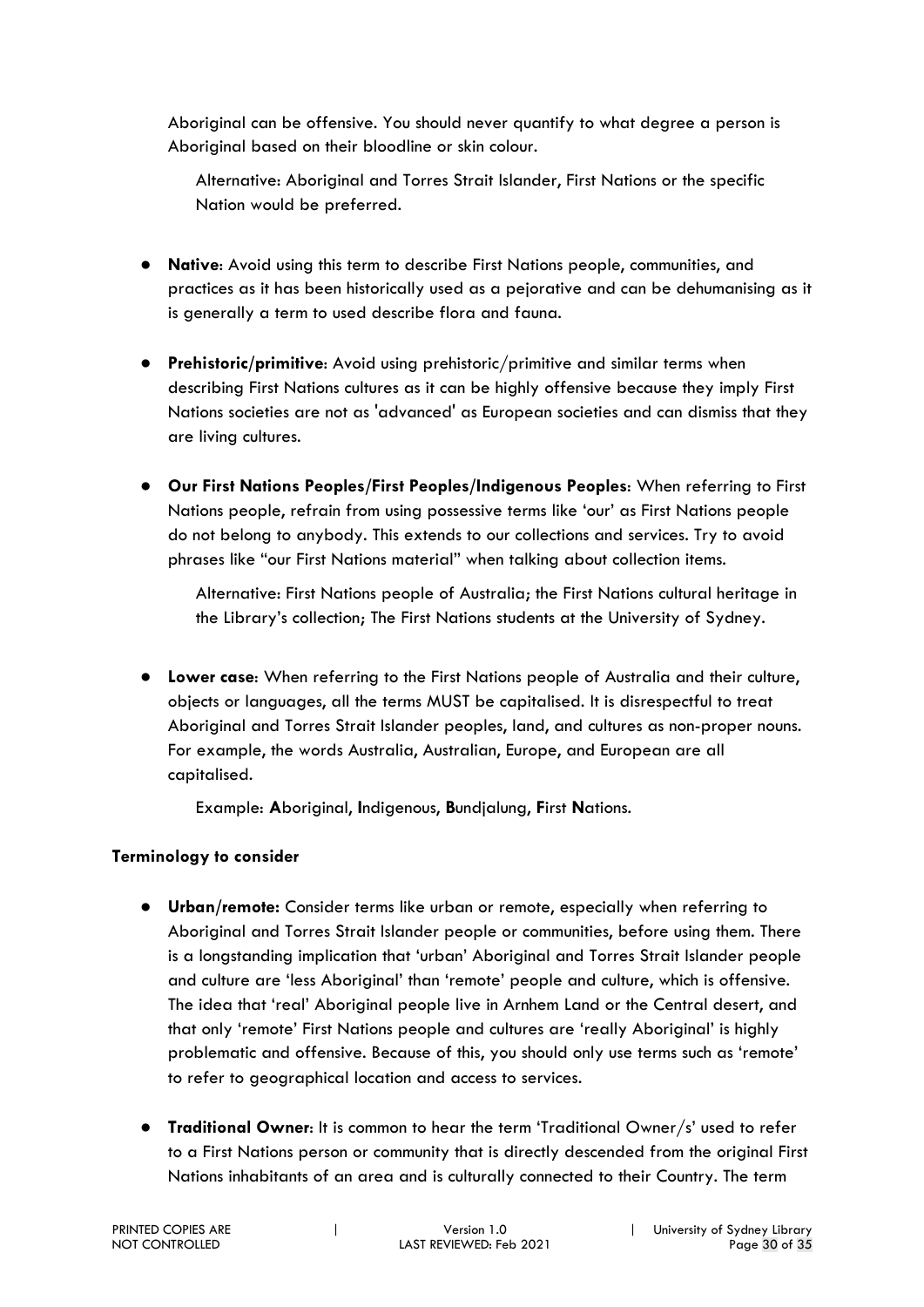'Custodian' over 'Owner' is preferred by some First Nations people as it is more reflective of their philosophy. Many First Nations people see their connection as working conjointly with the land rather than 'owning' it in the Western sense, whereas some First Nations people prefer 'Owners' to assert sovereignty and dispel terra nullius.

- **Knowledges**: Note that when discussing First Nations science or epistemology, unless referring to specific element of First Nations knowledges, that knowledge should be pluralised. It is purposely expressed in this way to reflect diversity by acknowledging the existence of more than 'a single homogenous body' of Indigenous-derived information.
- **Discovery:** Consider implications when using the terms discovery or discover, especially in discussing the exploration of First Nations lands by Europeans as many First Nations peoples have occupied these lands for thousands of years before being visited by Europeans. Instead of James Cook discovering Australia, say "James Cook was the first Englishman to map the east coast of the lands now known as Australia". This advice extends to 'firsts' as well. For example, instead of saying "Matthew Flinders was the first person to circumnavigate Australia", say that he was the "first European to circumnavigate Australia [according to colonial accounts]".
- **Ancient/traditional**: Be cautious when using this terminology because it implies First Nations culture is only correct when in the past and can create a false dichotomy of only never-changing cultural practices as being 'correct'. Western scientific practices are rarely referred to as "traditional Western science".
- **Settlement/encounters**: Be cautious when using these terms as it can minimise the brutality of colonisation on First Nations peoples and lands and can ignore that Australia was not settled peacefully and there was continuous First Nations resistance.
- **Paternalistic framing:** This is less about particular terms and more about the framing of what is being communicated. Avoid phrasing like "the University of Sydney Library is preserving First Nations languages" as it dismisses the agency and effort of the First Nations people working hard to preserve their languages. If working on a project related to First Nations people and culture, when communicated, the emphasis should be placed on the collaboration between the Library and the relevant First Nations community if it complements the work the community is already doing.
- **Deficit discourse**: Like paternalism, although this is less about specific terms and more about the framing of what is being communicated. 'Deficit discourse' refers to disempowering patterns of language and practice that represent people in terms of deficiencies and failures. It particularly refers to discourse that places responsibility for problems with the affected individuals or communities, overlooking the larger socioeconomic structures in which they are embedded.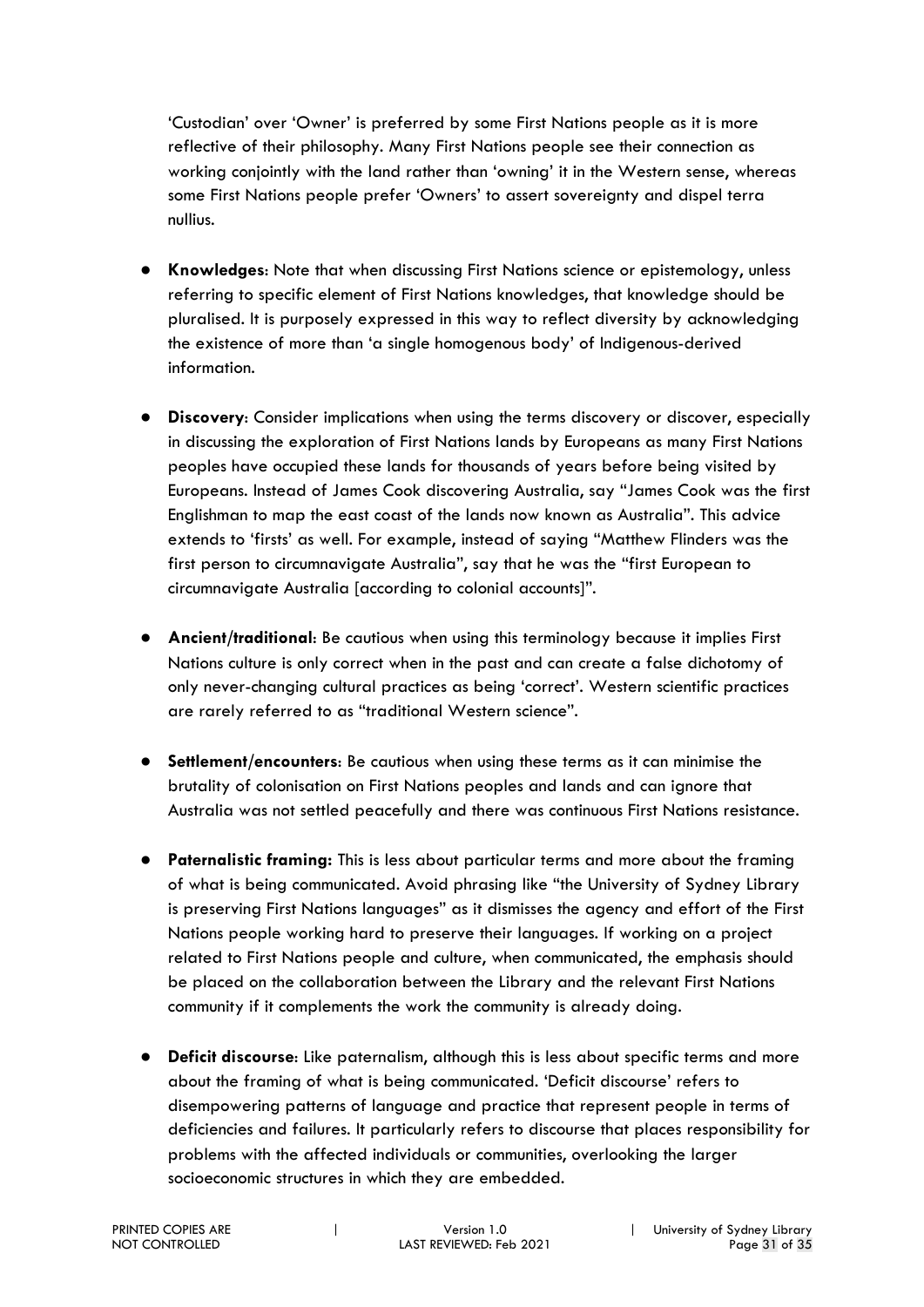● **Mythology**: Terms such as 'myth', 'mythology' or 'story' conveys the impression that information from the Dreaming is not true or is trivial, only happened in the distant past, or are fairy tales rather than creation stories which we do not do with other religions. Consider using preferred alternate terms such as 'Creation Time' or 'Dream Time'.

#### **Additional terms**

- **Country**: The term 'Country' describes the area of land associated with an Aboriginal or Torres Strait Islander nation, clan or culturally distinct group. In addition to referring to a physical location, Country can also infer the cultural relationship a group has with the land, and its responsibilities to care for the land. Country when used in this context should always be capitalised.
- **Elder**: A First Nations Elder is someone recognised within their community as a custodian of cultural knowledge and law. A recognised First Nations community leader could also gain Elder status within their community. It should be noted that age isn't a prerequisite and doesn't automatically make someone an Elder. The important thing is that the community recognises the individual as an Elder. Elder used in this context should always be capitalised.
- **Uncle and Aunty**: The title Uncle or Aunty is often bestowed by a First Nations community on their Elders. Some Elders may choose to be known by this title publicly, while others might reserve it for use in personal settings. Its best practice to ask an Elder if they wish to be referred to as Uncle or Aunty before adopting these titles. When using these terms, always capitalise Uncle and Aunty and Aunty should always be spelt with a 'y' not an 'ie'.
- **Murri, Goori, Koori, Palawa, Nunga, Yolngu, Anangu, Noongar:** These terms are often used by First Nations people from different areas to describe themselves. For example, many First Nations peoples from other areas of Australia live in Queensland and they would continue to refer to themselves using the term that best describes their original geographic identity. For example, someone from New South Wales living in Queensland would still consider themselves to be a Koori.
	- Murri Queensland, north west New South Wales
	- Noongar/Nyoongah south west Western Australia
	- Koori New South Wales
	- Goori north coast New South Wales
	- Koorie Victoria
	- Yolngu Arnhem Land, Northern Territory
	- Anangu Central Australia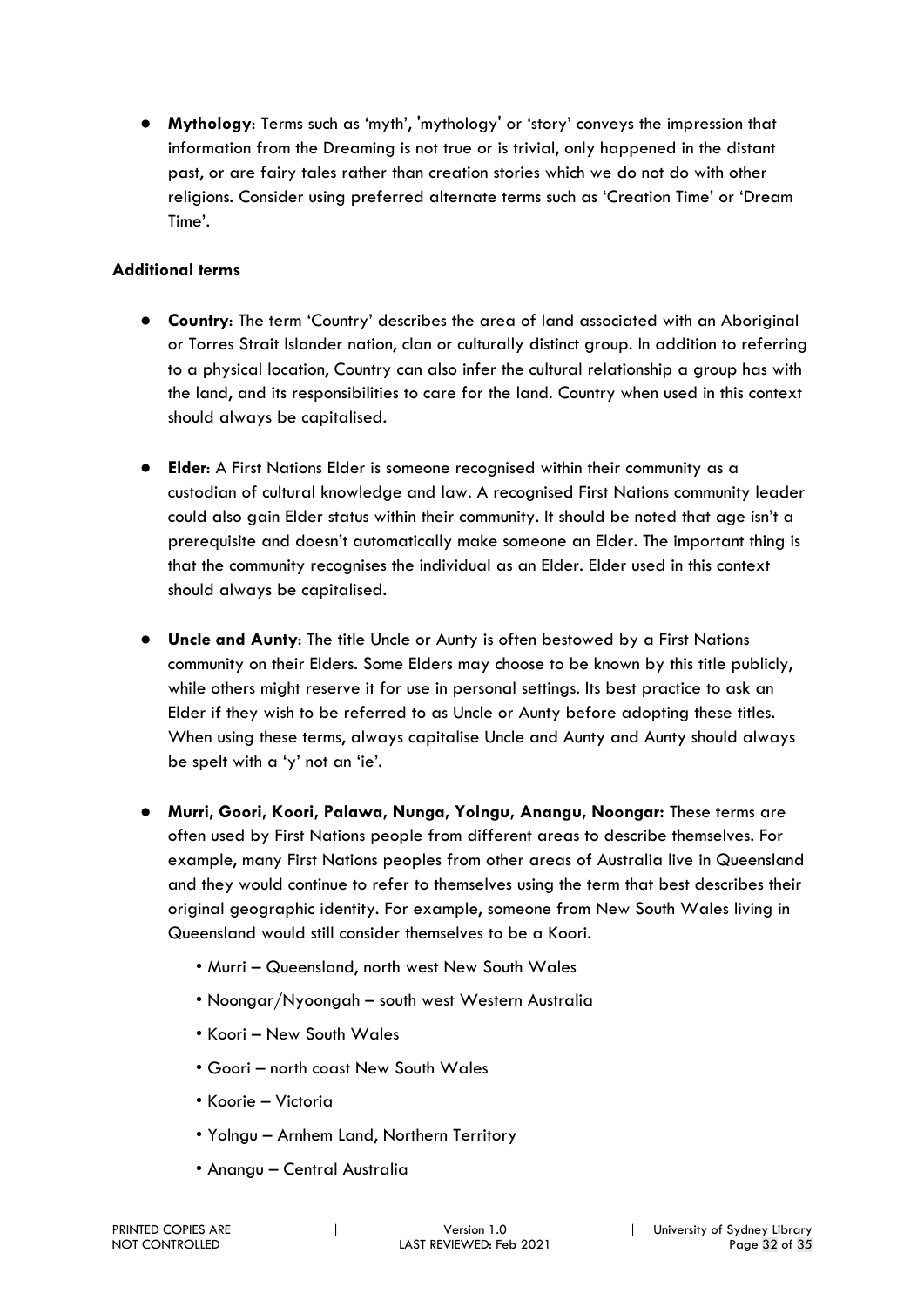- Palawa Tasmania
- Nunga (not always a more appropriate term) South Australia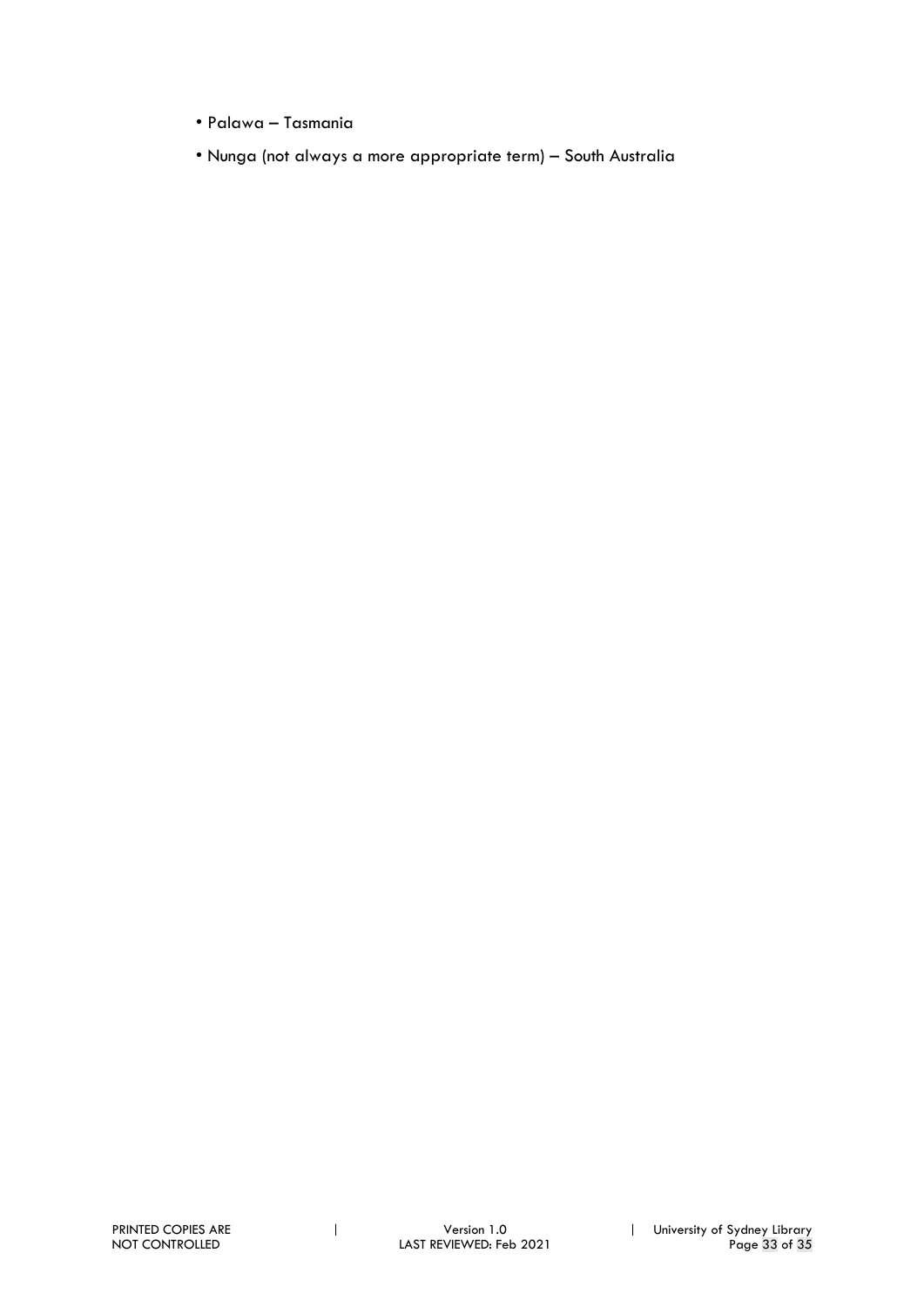## **References**

AIATSIS, 2012. Guidelines for Ethical Research in Australian Indigenous Studies. [online] aiatsis.gov.au. Available at: https://aiatsis.gov.au/sites/default/files/2020-09/gerais.pdf

AIATSIS, 2020. AIATSIS Code of Ethics for Aboriginal and Torres Strait Islander Research. [online]. aiatsis.gov.au. Available at:

https://aiatsis.gov.au/research/ethical-research

AIATSIS, n.d. *Mura® Collections Catalogue*. [online] aiatsis.gov.au. Available at: https://iats.ent.sirsidynix.net.au/client/en\_AU/external

AIATSIS, n.d. *AIATSIS Pathways Thesauri*. [online] aiatsis.gov.au. Available at: http://www1.aiatsis.gov.au/

American Psychological Association, 2020. APA Style. Available at: https://apastyle.apa.org/

ATSILIRN, 2012. *ATSILIRN – Aboriginal and Torres Strait Islander Library and Information Resource Network*. [online] Atsilirn.aiatsis.gov.au. Available at: https://atsilirn.aiatsis.gov.au/protocols.php

Global Indigenous Data Alliance, 2019. *CARE Principles for Indigenous Data Governance*. [online] Available at: https://www.gida-global.org/care

Metropolitan Local Aboriginal Land Council, 2015. *Welcome to Country.* [online] metrolalc.org.au. Available at: https://metrolalc.org.au/servicesresources/welcome-to-country/

Museum of Applied Arts & Sciences, 2020. *MAAS Australian Indigenous Cultural and Intellectual Property Protocol*. [online] Maas.museum. Available at: https://maas.museum/app/uploads/2016/08/Australian-Indigenous-Culturaland-Intellectual-Cultural-Property-Protocol-v1.0.pdf

National and State Libraries Australia, 2020. *Copyright Information for Clients*. [online] nsla.org.au. Available at:

https://www.nsla.org.au/sites/default/files/documents/nsla.copyright-info-forclients-2020.pdf

Terri Janke and Company, 2019. *First Peoples: A Roadmap for Enhancing Indigenous Engagement in Museums and Galleries*. [online] 223116f5-186a-4ef8- 8beb-326bf73fcd09.filesusr.com. Available at: https://223116f5-186a-4ef8- 8beb-

326bf73fcd09.filesusr.com/ugd/f76062\_c67539d5b2e2433181f66b15ec499d 89.pdf [Accessed 7 August 2020].

United Nations, 2007. *United Nations Declaration on the Rights of Indigenous Peoples*. [online] un.org. Available at: